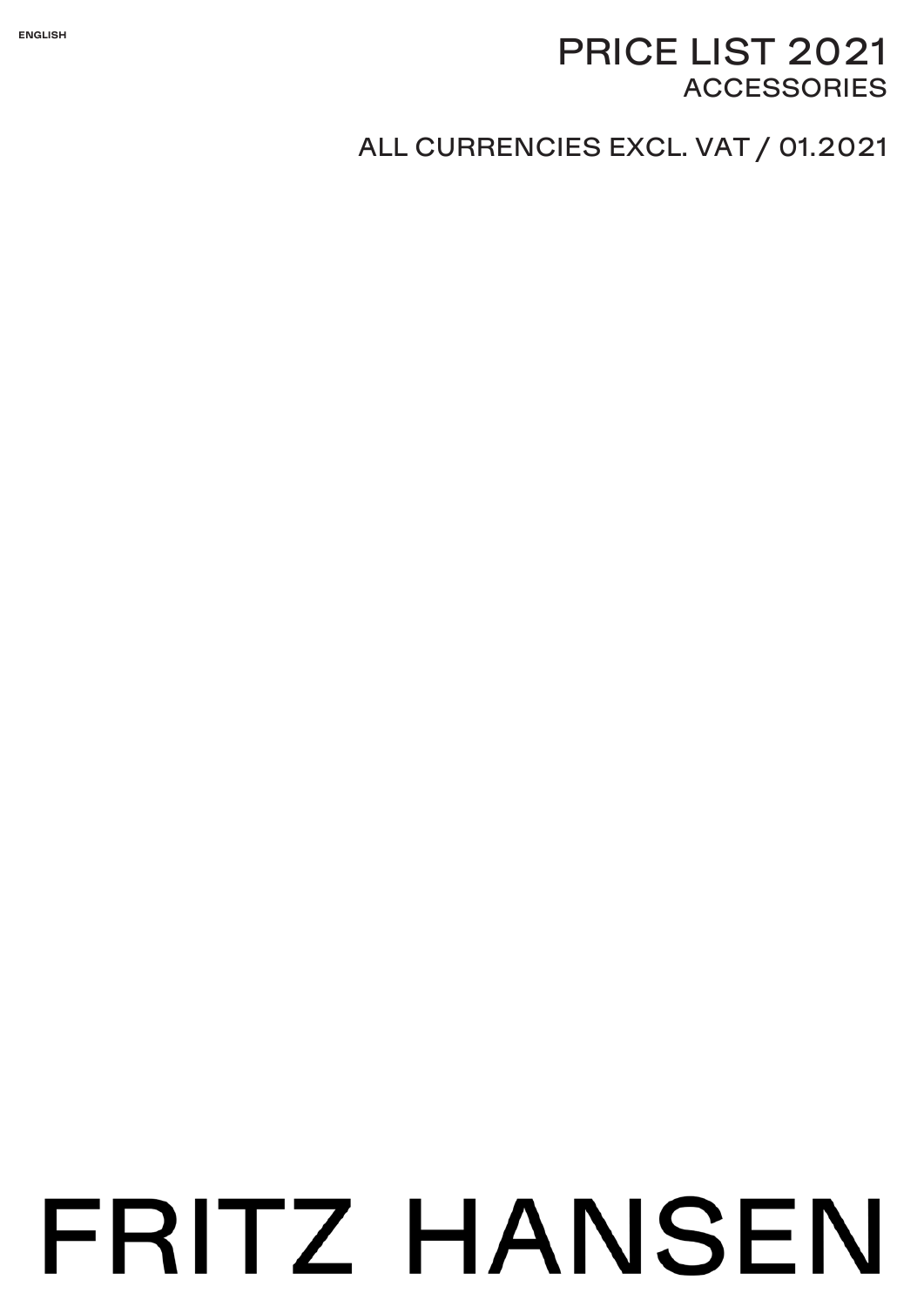# GENERAL TERMS AND CONDITIONS

#### Below general terms and conditions shall apply only to all contracts regarding the Fritz Hansen accessories and lighting collection.

Price lists state the recommended retail price (RRP) and prices excl. VAT exclusive of freight and fees. All prices can be changed without notice. Changes to the collection such as discontinued products and/or items out of stock can occur even when stated differently in the price list. Updated information will be available on the partner portal only (mentioned below).

#### ORDERS AND TERMS OF DELIVERY

Orders must be placed through Fritz Hansen's web based order system called the Partner Portal. Orders are not binding until the customer has received a written order confirmation from Fritz Hansen.

#### DELIVERY - EUROPE

Delivery within the EU will primarily be made through GLS and UPS parcel service and will be handled in accordance with the GLS and UPS standard delivery terms and at the following approx. freight rates per order:

| Rate                 | Per order                                                      |
|----------------------|----------------------------------------------------------------|
| $F1*$                | DKK 150,<br>€ 20,<br>£18, SEK 200                              |
| Rest of the<br>world | To be picked up<br>at Fritz Hansen<br>Accessories<br>warehouse |

Free shipping from DKK 3000 / EUR 450 / GBP 350 / SEK 4000 total order value excl. VAT.

For deliveries to outer areas such as islands in Portugal and Spain as well as Svalbard in Norway and others a surcharge of DKK 420/€ 56/£ 42 per parcel will apply.

#### DELIVERY - REST OF THE WORLD

The goods must be picked up at the Fritz Hansen accessories and lighting warehouse no later than 10 calendar days after the confirmed shipping date of the consolidated order. If the goods are not picked up, Fritz Hansen will charge the customer DKK 24 / € 3 / USD 4 per day per package.

#### TRANSPORT DAMAGES

Claims for transport damages and defects which are visible in the product unpacking, must be submitted to the carrier on receipt of the goods. This can be accomplished by denying reception or receive the goods subject listed on the waybill/receipt. We urge that the reservation must be as specific as possible attached photos of all visible damages.

Fritz Hansen A/S has the right to reject all claims in connection with transport damages if the buyer has not made it to the carrier at delivery.

#### CLAIMS

Transport damages must be notified directly to Fritz Hansen. Claims about defects must be submitted on the Partner Portal within 48 hours after the receipt of the goods. If the claim is made in due time and with the acceptance of Fritz Hansen, the customer will receive a credit note or replacement for the goods. Goods cannot be exchanged.

#### TERMS OF PAYMENT

Terms of payment are thirty days net cash from invoice date. Invoices are issued and dated when the goods are dispatched. In case of late payment, interest will be charged at a rate of 1.5 % for every month or part thereof as from the due date. Interest invoices are payable net cash within eight days. Fritz Hansen can decide that the customer shall pay in advance, if the customer's balance is or has previously been due, or if the order amount exceeds the credit limit approved by Fritz Hansen.

#### OBSERVATION OF TITLE

Title to the goods shall not pass to the customer until Fritz Hansen (or any third party to whom Fritz Hansen has assigned its rights to the purchase price) has received the full purchase price and been reimbursed any expenses incurred.

#### WARRANTY

Fritz Hansen provides a two-year warranty on all products.

#### LIMITATION OF LIABILITY

Fritz Hansen will assume no liability for any loss as a result of delays, defects or any other breach of contract, unless such loss was caused by gross negligence on the part of Fritz Hansen. Fritz Hansen will assume no liability for any indirect loss, including loss of profits, operating loss, goodwill, loss of customers, running costs or any other consequential economic loss.

#### CHOICE OF LAW AND JURISDICTION

Disputes between Fritz Hansen and its customers shall be subject to Danish law, except for the international civil law rules of Danish law, and shall be settled by Fritz Hansen's home court.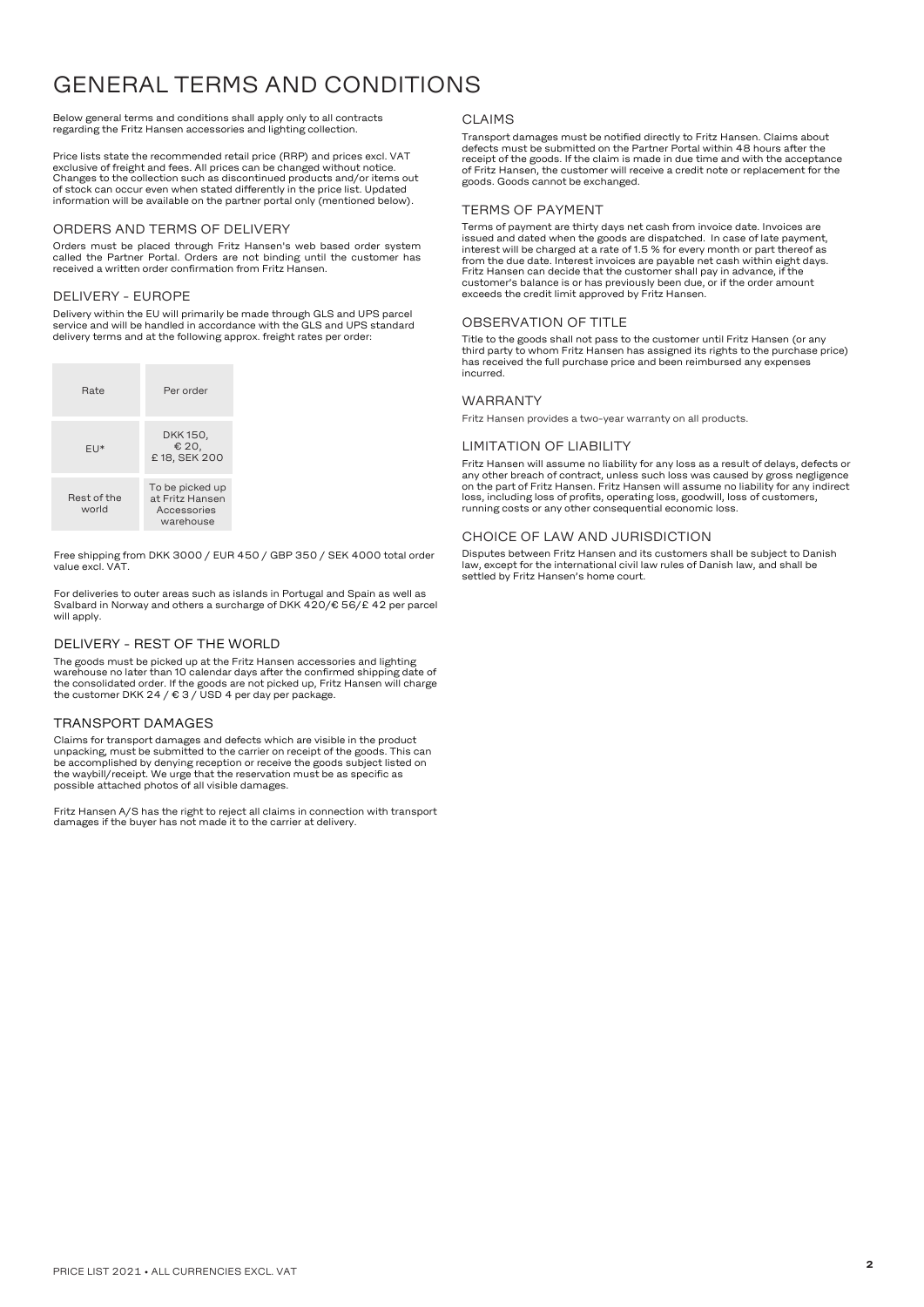#### CANDLEHOLDER SINGLE #1 JAIME HAYON

| <b>DESCRIPTION</b> |                                                         |                                                                       | <b>DKK</b> | <b>SEK</b> | <b>EUR</b> | <b>GBP</b> | USD | <b>JPY</b>   |
|--------------------|---------------------------------------------------------|-----------------------------------------------------------------------|------------|------------|------------|------------|-----|--------------|
| Candleholder       |                                                         |                                                                       | 399        | 565        | 60         | 65         | 94  | 9,000        |
|                    | MATERIALS:<br>DIMENSIONS:<br>COLLI:<br><b>ITEM NO.:</b> | Lacquered solid brass<br>Diameter 5 cm, height 10,5 cm<br>8<br>840092 |            |            |            |            |     | 14890 400920 |

#### CANDLEHOLDER SINGLE #2 JAIME HAYON

| <b>DESCRIPTION</b> |                                                         |                                                                     | <b>DKK</b> | <b>SEK</b> | <b>EUR</b> | <b>GBP</b> | <b>USD</b> | <b>JPY</b> |
|--------------------|---------------------------------------------------------|---------------------------------------------------------------------|------------|------------|------------|------------|------------|------------|
| Candleholder       |                                                         |                                                                     | 439        | 622        | 66         | 71         | 104        | 10,000     |
|                    | MATERIALS:<br>DIMENSIONS:<br>COLLI:<br><b>ITEM NO.:</b> | Lacquered solid brass<br>Diameter 4 cm, height 13 cm<br>8<br>840091 |            |            |            |            |            |            |

#### CANDLEHOLDER LARGE JAIME HAYON

| <b>DESCRIPTION</b> |                                                                |                                                                      | <b>DKK</b> | <b>SEK</b> | <b>EUR</b> | <b>GBP</b> | <b>USD</b> | <b>JPY</b> |
|--------------------|----------------------------------------------------------------|----------------------------------------------------------------------|------------|------------|------------|------------|------------|------------|
| Candleholder       |                                                                |                                                                      | 1.039      | 1.472      | 156        | 167        | 246        | 24,000     |
|                    | <b>MATERIALS:</b><br>DIMENSIONS:<br>COLLI:<br><b>ITEM NO.:</b> | Lacquered solid brass<br>Diameter 16 cm, height 20 cm<br>2<br>840090 |            |            |            |            |            |            |

#### TEA LIGHT JAIME HAYON

| <b>DESCRIPTION</b> |                                                                |                                                                                    | <b>DKK</b> | <b>SEK</b> | <b>EUR</b> | <b>GBP</b> | <b>USD</b> | <b>JPY</b> |
|--------------------|----------------------------------------------------------------|------------------------------------------------------------------------------------|------------|------------|------------|------------|------------|------------|
| Tea light          |                                                                |                                                                                    | 639        | 905        | 96         | 103        | 151        | 14,500     |
| T                  | MATERIALS:<br><b>DIMENSIONS:</b><br>COLLI:<br><b>ITEM NO.:</b> | Lacquered solid brass/clear glass<br>Diameter 10 cm, height 15,5 cm<br>4<br>840093 |            |            |            |            |            |            |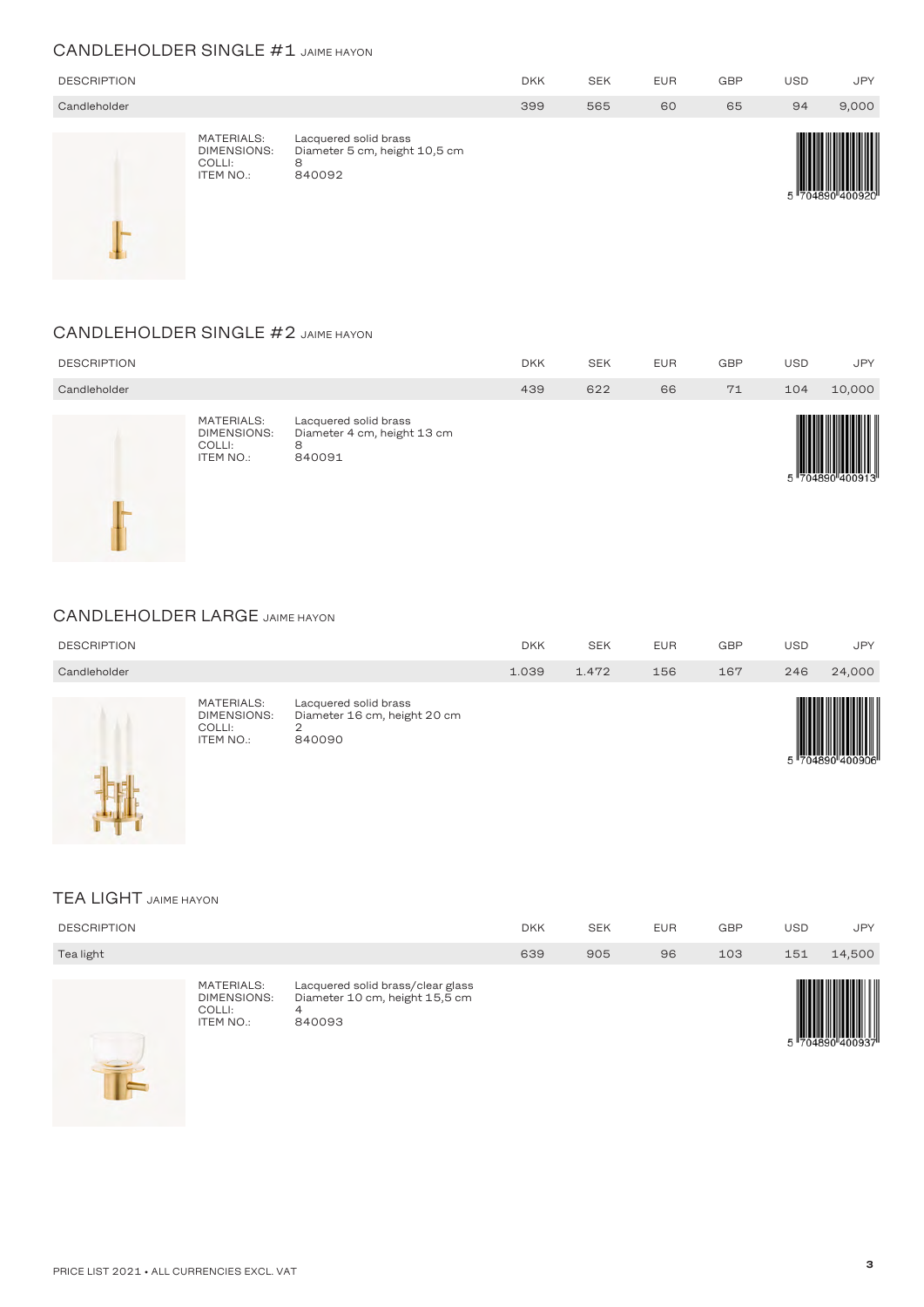## LOUISE CANDLEHOLDER, <sup>1</sup> PCS. GRETHE MEYER

| <b>DESCRIPTION</b>                                             |                                                                |                                                                                | <b>DKK</b> | <b>SEK</b> | <b>EUR</b> | <b>GBP</b> | USD | <b>JPY</b> |
|----------------------------------------------------------------|----------------------------------------------------------------|--------------------------------------------------------------------------------|------------|------------|------------|------------|-----|------------|
| Candleholder                                                   |                                                                |                                                                                | 300        | 425        | 45         | 48         | 71  | 7,000      |
| $\frac{d\overline{d}\overline{d} \overline{d}}{d\overline{d}}$ | MATERIALS:<br><b>DIMENSIONS:</b><br>COLLI:<br><b>ITEM NO.:</b> | Silver plated stainless steel<br>Diameter 6,9 cm, height 2,1 cm<br>8<br>840260 |            |            |            |            |     |            |

#### LOUISE CANDLEHOLDER, <sup>3</sup> PCS. GRETHE MEYER

| <b>DESCRIPTION</b>                                                                           |                                                         |                                                                                | <b>DKK</b> | <b>SEK</b> | <b>EUR</b> | <b>GBP</b> | USD | <b>JPY</b> |
|----------------------------------------------------------------------------------------------|---------------------------------------------------------|--------------------------------------------------------------------------------|------------|------------|------------|------------|-----|------------|
| Candleholder                                                                                 |                                                         |                                                                                | 799        | 1.132      | 120        | 128        | 189 | 18,500     |
| $\sqrt{10}$<br>$\overline{\phantom{a}}$<br>$\sqrt{2\pi}$<br><b>1. 100</b><br>$\sqrt{d\ln n}$ | MATERIALS:<br>DIMENSIONS:<br>COLLI:<br><b>ITEM NO.:</b> | Silver plated stainless steel<br>Diameter 6,9 cm, height 2,1 cm<br>4<br>840261 |            |            |            |            |     |            |

#### IKEBANA VASE SMALL JAIME HAYON

 $8 - 36$ 

| <b>DESCRIPTION</b><br>Small vase                                                                                                                                                                                                                                                                                                                                                             |                                                                |                                                                                                    | <b>DKK</b><br>559 | <b>SEK</b><br>792 | <b>EUR</b><br>84 | GBP<br>90 | <b>USD</b><br>132 | <b>JPY</b><br>13,000 |
|----------------------------------------------------------------------------------------------------------------------------------------------------------------------------------------------------------------------------------------------------------------------------------------------------------------------------------------------------------------------------------------------|----------------------------------------------------------------|----------------------------------------------------------------------------------------------------|-------------------|-------------------|------------------|-----------|-------------------|----------------------|
| $\frac{1}{2} \frac{1}{2} \frac{1}{2} \frac{1}{2} \frac{1}{2} \frac{1}{2} \frac{1}{2} \frac{1}{2} \frac{1}{2} \frac{1}{2} \frac{1}{2} \frac{1}{2} \frac{1}{2} \frac{1}{2} \frac{1}{2} \frac{1}{2} \frac{1}{2} \frac{1}{2} \frac{1}{2} \frac{1}{2} \frac{1}{2} \frac{1}{2} \frac{1}{2} \frac{1}{2} \frac{1}{2} \frac{1}{2} \frac{1}{2} \frac{1}{2} \frac{1}{2} \frac{1}{2} \frac{1}{2} \frac{$ | <b>MATERIALS:</b><br>DIMENSIONS:<br>COLLI:<br><b>ITEM NO.:</b> | Handblown clear glass, brass plated stainless steel<br>Diameter 12 cm, height 13 cm<br>4<br>840141 |                   |                   |                  |           |                   |                      |

#### IKEBANA VASE JAIME HAYON

| <b>DESCRIPTION</b> |                                                  |                                                                                                | <b>DKK</b> | <b>SEK</b> | <b>EUR</b> | <b>GBP</b> | <b>USD</b> | <b>JPY</b> |
|--------------------|--------------------------------------------------|------------------------------------------------------------------------------------------------|------------|------------|------------|------------|------------|------------|
| Large vase         |                                                  |                                                                                                | 1.039      | 1.472      | 156        | 167        | 246        | 24,000     |
| ه څخه څخه          | MATERIALS:<br>DIMENSIONS:<br>COLLI:<br>ITEM NO.: | Handblown glass, brass plated stainless steel<br>Diameter 24 cm, height 15,5 cm<br>4<br>840140 |            |            |            |            |            |            |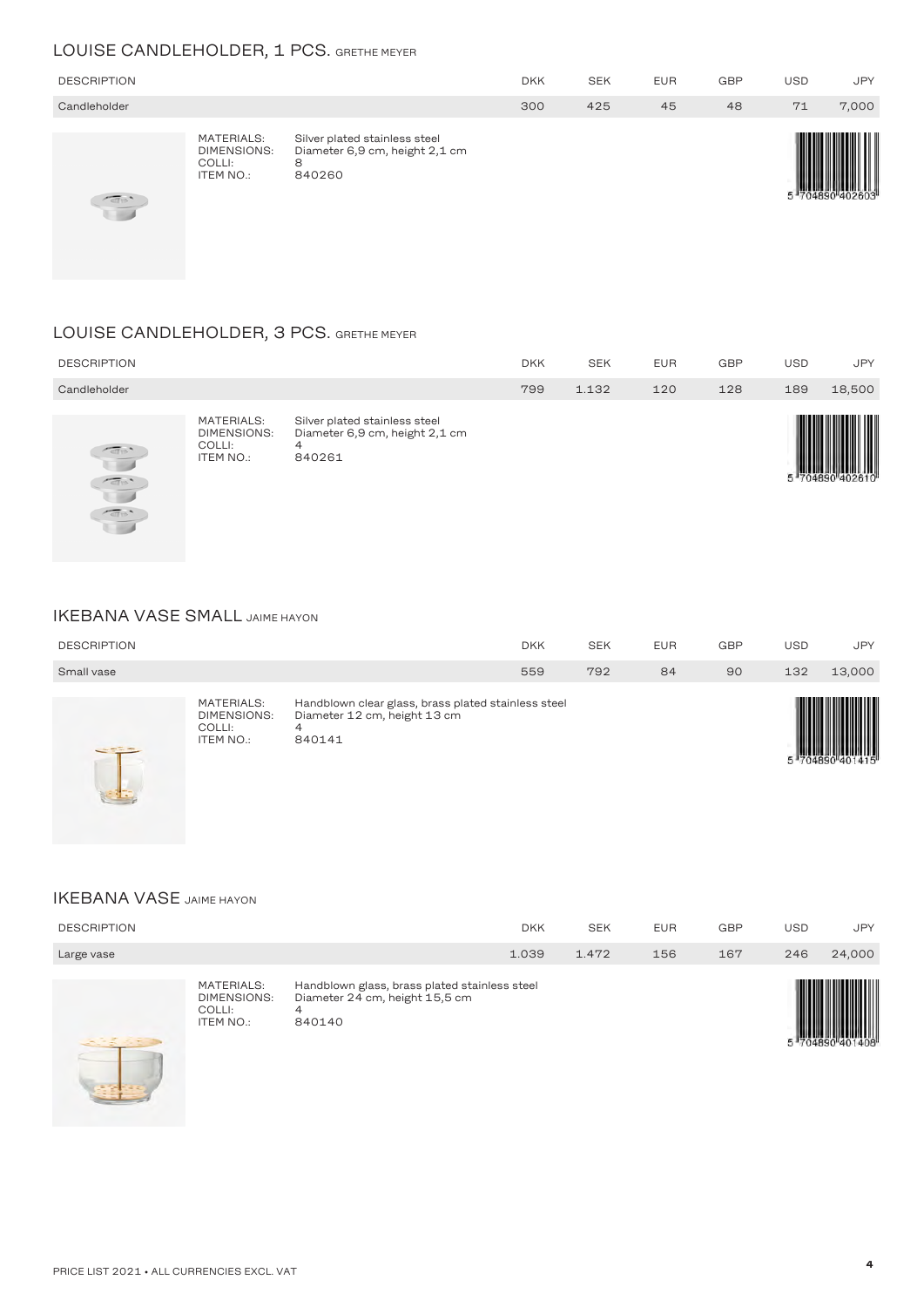## IKEBANA VASE LONG JAIME HAYON

| <b>DESCRIPTION</b>                                                                                              |                                                         |                                                                                                            | <b>DKK</b> | <b>SEK</b> | <b>EUR</b> | <b>GBP</b> | <b>USD</b> | <b>JPY</b> |
|-----------------------------------------------------------------------------------------------------------------|---------------------------------------------------------|------------------------------------------------------------------------------------------------------------|------------|------------|------------|------------|------------|------------|
| Long vase                                                                                                       |                                                         |                                                                                                            | 1.039      | 1.472      | 156        | 167        | 246        | 24,000     |
| and the state of the state of the state of the state of the state of the state of the state of the state of the | MATERIALS:<br>DIMENSIONS:<br>COLLI:<br><b>ITEM NO.:</b> | Handblown glass, brass plated stainless steel<br>Width 9,5 cm, length 33,5 cm, height 13 cm<br>4<br>840142 |            |            |            |            |            |            |

#### Ikeru High Vase Jaime Hayon

| <b>DESCRIPTION</b> |                                                                    |                                                                                                        | <b>DKK</b> | <b>SEK</b> | <b>EUR</b> | <b>GBP</b> | <b>USD</b> | <b>JPY</b>      |
|--------------------|--------------------------------------------------------------------|--------------------------------------------------------------------------------------------------------|------------|------------|------------|------------|------------|-----------------|
| High vase          |                                                                    |                                                                                                        | 548        | 776        | 82         | 88         | 130        | 12,500          |
|                    | MATERIALS:<br>COLOUR:<br><b>DIMENSIONS:</b><br>COLLI:<br>ITEM NO.: | Handblown glass, powder coated steel<br>Forest green<br>Diameter 16 cm, height: 23,9 cm<br>4<br>840143 |            |            |            |            |            | 5 704890 401439 |

#### Ikeru Low Vase Jaime Hayon

| <b>DESCRIPTION</b> |                                                                    |                                                                                                       | <b>DKK</b> | <b>SEK</b> | <b>EUR</b> | <b>GBP</b> | USD | <b>JPY</b> |
|--------------------|--------------------------------------------------------------------|-------------------------------------------------------------------------------------------------------|------------|------------|------------|------------|-----|------------|
| Low vase           |                                                                    |                                                                                                       | 680        | 963        | 102        | 109        | 161 | 15,500     |
|                    | MATERIALS:<br>COLOUR:<br>DIMENSIONS:<br>COLLI:<br><b>ITEM NO.:</b> | Handblown glass, powder coated steel<br>Forest green<br>Diameter 19 cm, height 13,1 cm<br>4<br>840144 |            |            |            |            |     |            |

## MOON EYE VASE GRETHE MEYER

| <b>DESCRIPTION</b> |                                                         |                                                                                                                                                                 | <b>DKK</b> | <b>SEK</b> | <b>EUR</b> | <b>GBP</b> | <b>USD</b> | <b>JPY</b> |
|--------------------|---------------------------------------------------------|-----------------------------------------------------------------------------------------------------------------------------------------------------------------|------------|------------|------------|------------|------------|------------|
| Vase set           |                                                         |                                                                                                                                                                 | 879        | 1.245      | 132        | 142        | 208        | 20,000     |
|                    | MATERIALS:<br>DIMENSIONS:<br>COLLI:<br><b>ITEM NO.:</b> | Moon: Clear glass   Eye: Smoked and clear glass<br>Moon: Width 16 cm, depth 8 cm, height 23 cm   Eye: Width 13,5 cm, depth 8 cm,<br>height 16 cm<br>2<br>840270 |            |            |            |            |            |            |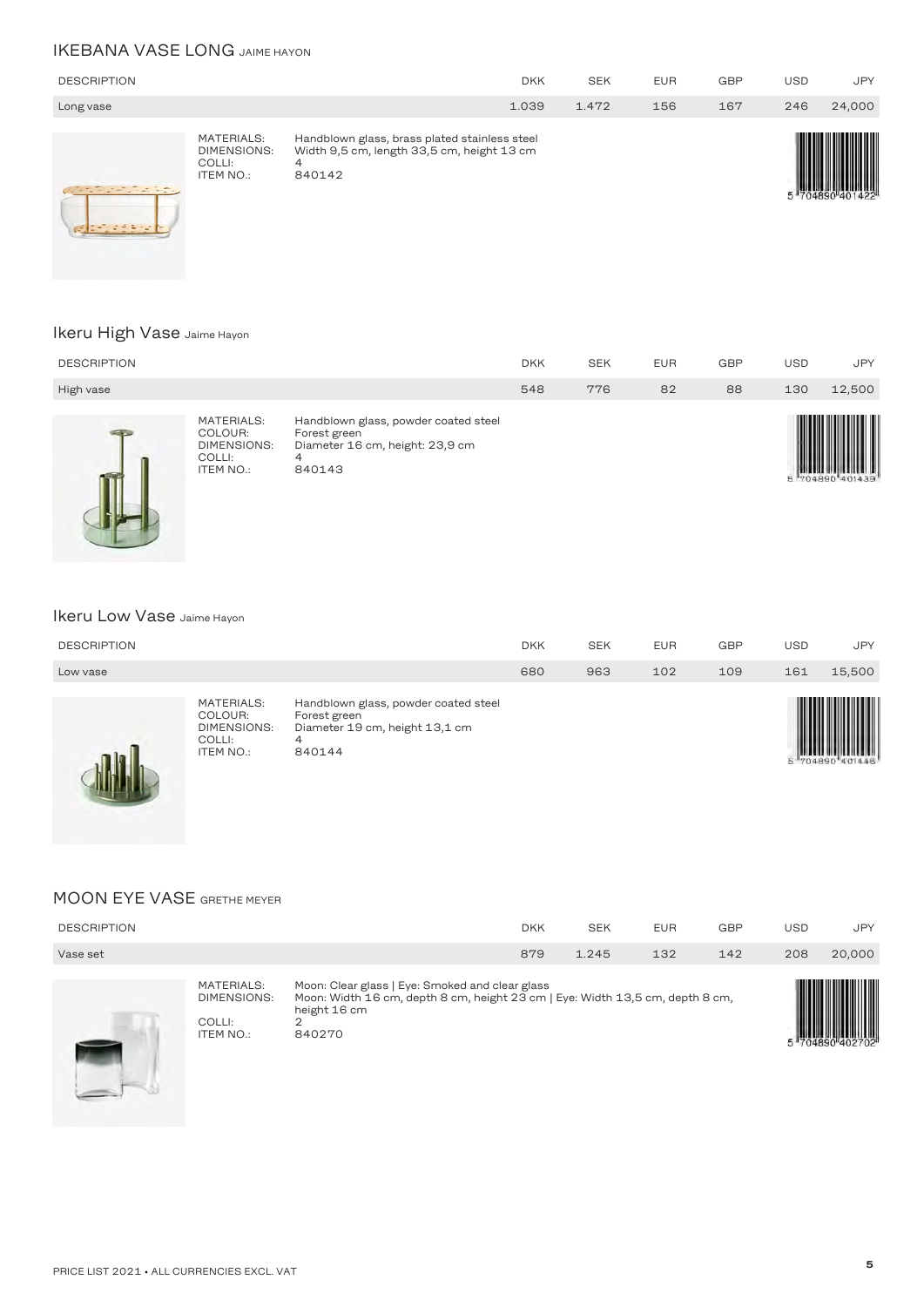#### CUSHION AIAYU

| <b>DESCRIPTION</b> |                                                                    |                                                                                                   | <b>DKK</b> | <b>SEK</b> | <b>EUR</b> | <b>GBP</b> | <b>USD</b> | <b>JPY</b>   |
|--------------------|--------------------------------------------------------------------|---------------------------------------------------------------------------------------------------|------------|------------|------------|------------|------------|--------------|
| Cushion            |                                                                    |                                                                                                   | 740        | 1.048      | 111        | 119        | 175        | 17,000       |
|                    | <b>MATERIALS:</b><br>COLOUR:<br>DIMENSIONS:<br>COLLI:<br>ITEM NO.: | Baby Ilama wool and linen, down filling<br>Anthracite<br>Width 60 cm, height 40 cm<br>4<br>840025 |            |            |            |            |            | <b>THEFT</b> |

## CUSHION AIAYU

| MATERIALS:<br>Baby Ilama wool and linen, down filling<br>COLOUR:<br>Oat<br><b>DIMENSIONS:</b><br>Width 60 cm, height 40 cm<br>COLLI:<br>4 |            |
|-------------------------------------------------------------------------------------------------------------------------------------------|------------|
| Cushion<br>740<br>1.048<br>119<br>175<br>111                                                                                              | 17,000     |
| <b>GBP</b><br>USD.<br><b>DESCRIPTION</b><br><b>DKK</b><br><b>SEK</b><br><b>EUR</b>                                                        | <b>JPY</b> |

#### CUSHION VERTIGO ARNE JACOBSEN

| <b>DESCRIPTION</b> |                                                                         |                                                                                                            | <b>DKK</b> | <b>SEK</b> | <b>EUR</b> | <b>GBP</b> | USD | <b>JPY</b> |
|--------------------|-------------------------------------------------------------------------|------------------------------------------------------------------------------------------------------------|------------|------------|------------|------------|-----|------------|
| Cushion            |                                                                         |                                                                                                            | 679        | 962        | 102        | 109        | 161 | 15,500     |
|                    | MATERIALS:<br>COLOUR:<br>DIMENSIONS:<br>COLLI:<br>PATTERN:<br>ITEM NO.: | Wool, Fossflakes <sup>™</sup> filling<br>Light grey<br>Width 50 cm, height 50 cm<br>4<br>Vertigo<br>840012 |            |            |            |            |     |            |

#### CUSHION VERTIGO ARNE JACOBSEN

| <b>DESCRIPTION</b> |                                                                                       |                                                                                                            | <b>DKK</b> | <b>SEK</b> | <b>EUR</b> | <b>GBP</b> | USD | <b>JPY</b> |
|--------------------|---------------------------------------------------------------------------------------|------------------------------------------------------------------------------------------------------------|------------|------------|------------|------------|-----|------------|
| Cushion            |                                                                                       |                                                                                                            | 679        | 962        | 102        | 109        | 161 | 15,500     |
|                    | <b>MATERIALS:</b><br>COLOUR:<br>DIMENSIONS:<br>COLLI:<br>PATTERN:<br><b>ITEM NO.:</b> | Wool, Fossflakes <sup>™</sup> filling<br>Light grey<br>Width 60 cm, height 40 cm<br>4<br>Vertigo<br>840022 |            |            |            |            |     |            |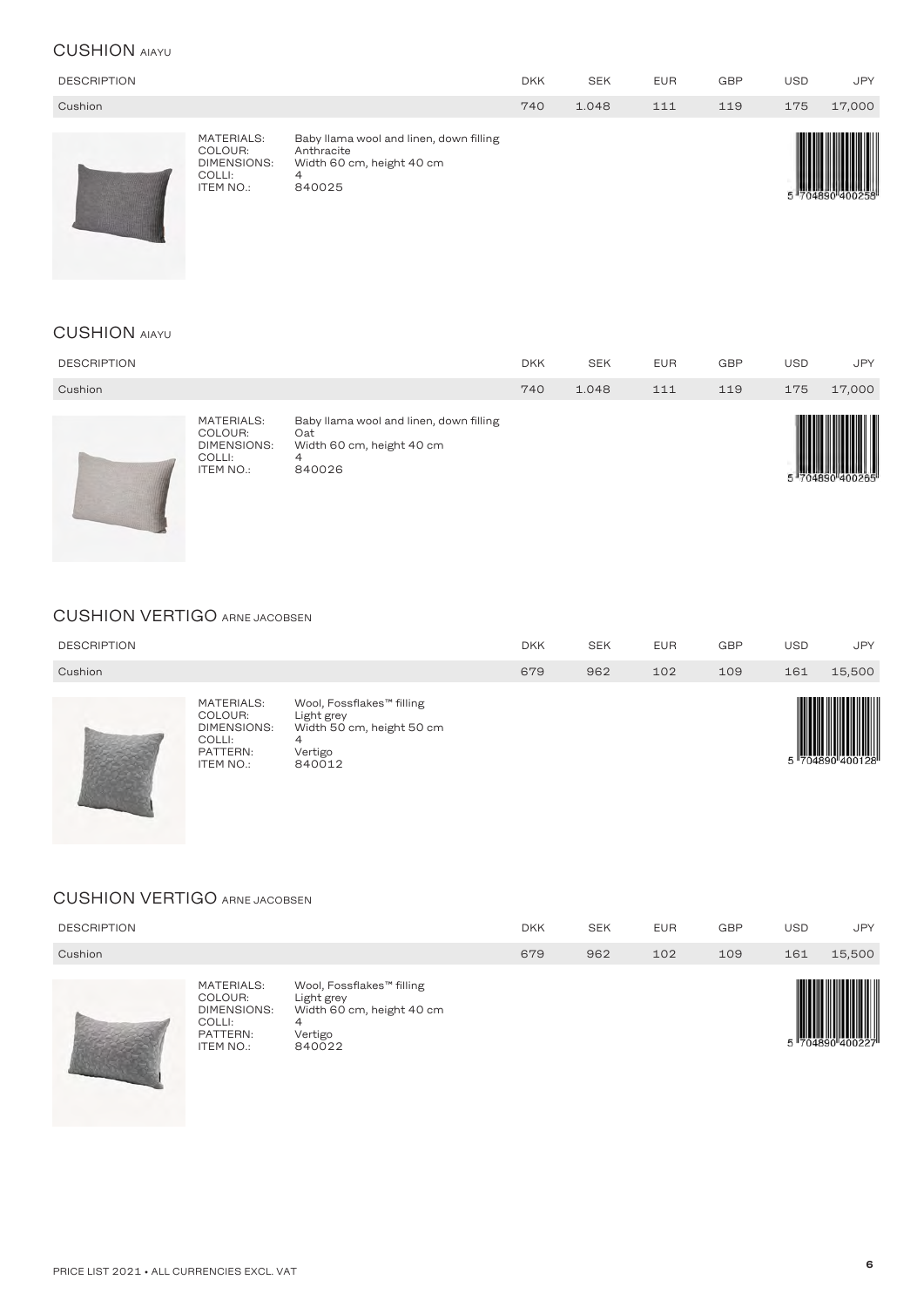#### CUSHION TRAPEZ ARNE JACOBSEN

| <b>DESCRIPTION</b> |                                                                                |                                                                                                              | <b>DKK</b> | <b>SEK</b> | <b>EUR</b> | <b>GBP</b> | <b>USD</b> | <b>JPY</b> |
|--------------------|--------------------------------------------------------------------------------|--------------------------------------------------------------------------------------------------------------|------------|------------|------------|------------|------------|------------|
| Cushion            |                                                                                |                                                                                                              | 679        | 962        | 102        | 109        | 161        | 15,500     |
|                    | MATERIALS:<br>COLOUR:<br>DIMENSIONS:<br>COLLI:<br>PATTERN:<br><b>ITEM NO.:</b> | Wool, Fossflakes <sup>™</sup> filling<br>Midnight blue<br>Width 50 cm, height 50 cm<br>4<br>Trapez<br>840019 |            |            |            |            |            |            |

#### CUSHION TRAPEZ ARNE JACOBSEN

| <b>DESCRIPTION</b> |                                                                                       |                                                                                                              | <b>DKK</b> | <b>SEK</b> | <b>EUR</b> | <b>GBP</b> | USD | <b>JPY</b> |
|--------------------|---------------------------------------------------------------------------------------|--------------------------------------------------------------------------------------------------------------|------------|------------|------------|------------|-----|------------|
| Cushion            |                                                                                       |                                                                                                              | 679        | 962        | 102        | 109        | 161 | 15,500     |
|                    | MATERIALS:<br>COLOUR:<br><b>DIMENSIONS:</b><br>COLLI:<br>PATTERN:<br><b>ITEM NO.:</b> | Wool, Fossflakes <sup>™</sup> filling<br>Midnight blue<br>Width 60 cm, height 40 cm<br>4<br>Trapez<br>840029 |            |            |            |            |     |            |

#### CUSHION TASSEL ARNE JACOBSEN

| <b>DESCRIPTION</b> |                                                                                              |                                                                                                             | <b>DKK</b> | <b>SEK</b> | <b>EUR</b> | <b>GBP</b> | <b>USD</b> | <b>JPY</b> |
|--------------------|----------------------------------------------------------------------------------------------|-------------------------------------------------------------------------------------------------------------|------------|------------|------------|------------|------------|------------|
| Cushion            |                                                                                              |                                                                                                             | 639        | 905        | 96         | 103        | 151        | 14,500     |
|                    | <b>MATERIALS:</b><br>COLOUR:<br><b>DIMENSIONS:</b><br>COLLI:<br>PATTERN:<br><b>ITEM NO.:</b> | Wool, Fossflakes <sup>™</sup> filling<br>Ochre yellow<br>Width 45 cm, height 45 cm<br>4<br>Tassel<br>840015 |            |            |            |            |            |            |

#### CUSHION TASSEL ARNE JACOBSEN

| <b>DESCRIPTION</b> |                                                                                |                                                                                                             | <b>DKK</b> | <b>SEK</b> | <b>EUR</b> | <b>GBP</b> | USD | <b>JPY</b> |
|--------------------|--------------------------------------------------------------------------------|-------------------------------------------------------------------------------------------------------------|------------|------------|------------|------------|-----|------------|
| Cushion            |                                                                                |                                                                                                             | 639        | 905        | 96         | 103        | 151 | 14,500     |
|                    | <b>MATERIALS:</b><br>COLOUR:<br>DIMENSIONS:<br>COLLI:<br>PATTERN:<br>ITEM NO.: | Wool, Fossflakes <sup>™</sup> filling<br>Ochre yellow<br>Width 56 cm, height 36 cm<br>4<br>Tassel<br>840016 |            |            |            |            |     |            |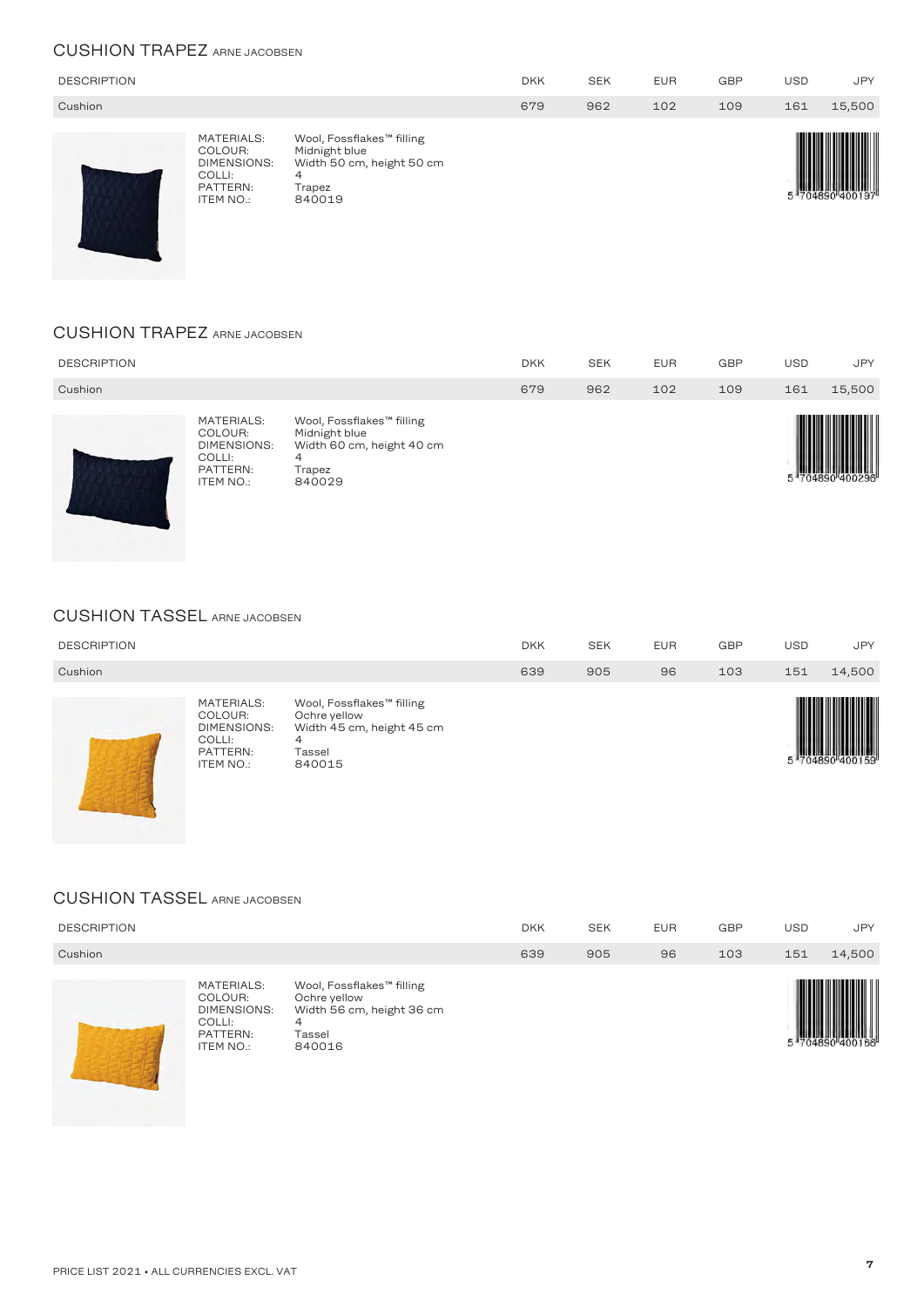#### THROW JAIME HAYON

| <b>DESCRIPTION</b> |                                                                    |                                                                                                         | <b>DKK</b> | <b>SEK</b> | <b>EUR</b> | <b>GBP</b> | <b>USD</b> | <b>JPY</b> |
|--------------------|--------------------------------------------------------------------|---------------------------------------------------------------------------------------------------------|------------|------------|------------|------------|------------|------------|
| Throw              |                                                                    |                                                                                                         | 1.519      | 2.152      | 228        | 245        | 359        | 35,000     |
|                    | MATERIALS:<br>COLOUR:<br>DIMENSIONS:<br>COLLI:<br><b>ITEM NO.:</b> | 45% Cotton, 35% Superfine Merino wool, 20% Alpaca<br>Gold<br>Width 130 cm, length 200 cm<br>2<br>840004 |            |            |            |            |            |            |

#### THROW JAIME HAYON

| <b>DESCRIPTION</b> |                                                             |                                                                              | <b>DKK</b> | <b>SEK</b> | <b>EUR</b> | <b>GBP</b> | <b>USD</b> | <b>JPY</b> |
|--------------------|-------------------------------------------------------------|------------------------------------------------------------------------------|------------|------------|------------|------------|------------|------------|
| Throw              |                                                             |                                                                              | 1.519      | 2.152      | 228        | 245        | 359        | 35,000     |
|                    | MATERIALS:<br>COLOUR:<br>DIMENSIONS:<br>COLLI:<br>ITEM NO.: | 52% Alpaca, 48% Cotton<br>Blue<br>Width 130 cm, length 205 cm<br>2<br>840005 |            |            |            |            |            |            |

#### THROW CASHMERE FRITZ HANSEN

| <b>DESCRIPTION</b> |                                                                    |                                                                                                        | <b>DKK</b> | <b>SEK</b> | <b>EUR</b> | <b>GBP</b> | USD | <b>JPY</b> |
|--------------------|--------------------------------------------------------------------|--------------------------------------------------------------------------------------------------------|------------|------------|------------|------------|-----|------------|
| Throw              |                                                                    |                                                                                                        | 1.999      | 2.832      | 300        | 322        | 473 | 46,000     |
|                    | MATERIALS:<br>COLOUR:<br>DIMENSIONS:<br>COLLI:<br><b>ITEM NO.:</b> | 80% Cashmere, 20% Superfine Merino wool<br>Natural brown<br>Width 120 cm, length 190 cm<br>↷<br>840002 |            |            |            |            |     | IIIII      |

## CLASSIC THROW FRITZ HANSEN

E.

| <b>DESCRIPTION</b> |                                                                           |                                                                          | <b>DKK</b> | <b>SEK</b> | <b>EUR</b> | <b>GBP</b> | USD | <b>JPY</b> |
|--------------------|---------------------------------------------------------------------------|--------------------------------------------------------------------------|------------|------------|------------|------------|-----|------------|
| Throw              |                                                                           |                                                                          | 719        | 1.019      | 108        | 115        | 170 | 16,500     |
|                    | <b>MATERIALS:</b><br>COLOUR:<br>DIMENSIONS:<br>COLLI:<br><b>ITEM NO.:</b> | 100% fine Merino wool<br>Grey<br>Width 130, length 180 cm<br>2<br>840007 |            |            |            |            |     |            |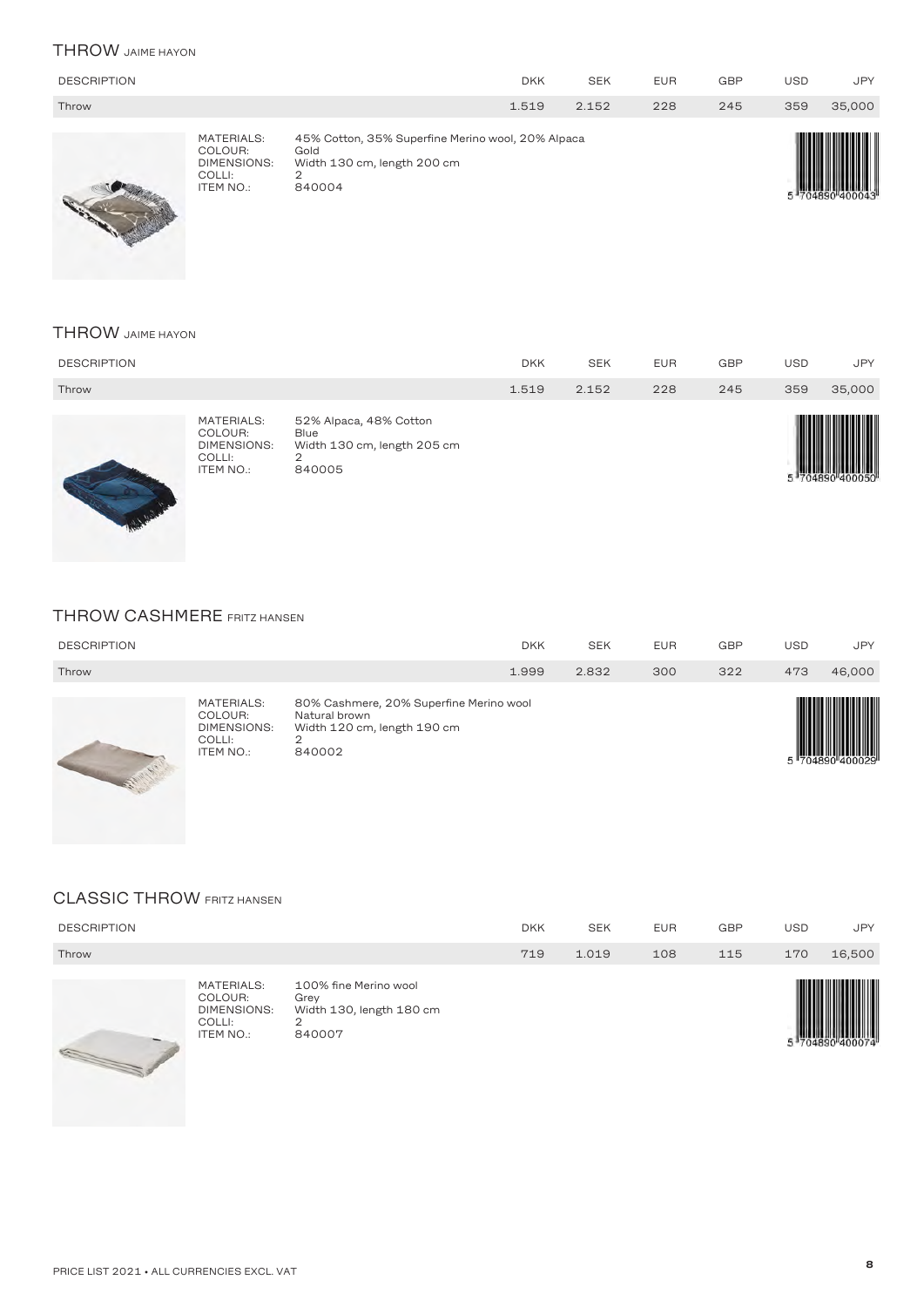## Rug Dots Cecilie Manz

| <b>DESCRIPTION</b>                                                                                                                                                                                                                                                                                                                                               |                                                                           |                                                                     | <b>DKK</b> | <b>SEK</b> | <b>EUR</b> | <b>GBP</b> | <b>USD</b> | <b>JPY</b> |
|------------------------------------------------------------------------------------------------------------------------------------------------------------------------------------------------------------------------------------------------------------------------------------------------------------------------------------------------------------------|---------------------------------------------------------------------------|---------------------------------------------------------------------|------------|------------|------------|------------|------------|------------|
| Rug                                                                                                                                                                                                                                                                                                                                                              |                                                                           |                                                                     | 6.236      | 8.835      | 937        | 1.003      | 1,475      | 143,000    |
| $9.5 + 9.3$<br><b>A 20 20 20 20 20 20</b><br><b>CONTRACTOR</b><br>$\mathcal{L}^{\prime}=\mathcal{L}^{\prime}=\mathcal{L}^{\prime}=\mathcal{L}^{\prime}=\mathcal{L}^{\prime}$<br><b>CONTRACTOR</b><br>1 14111<br>$11 - 2 - 11 - 1$<br>2202<br><b>CONTRACTOR</b><br><b>Contract Contract Contract Contract</b><br>the term in the term<br>$-1$ $-1$ $-1$ $-1$ $-1$ | MATERIALS:<br>COLOUR:<br><b>DIMENSIONS:</b><br>COLLI:<br><b>ITEM NO.:</b> | 100% wool<br>Beige / black<br>Width 150 cm, length 190 cm<br>840400 |            |            |            |            |            |            |

#### Rug Balance Cecilie Manz

| <b>DESCRIPTION</b> |                                                                    |                                                                                   | <b>DKK</b> | <b>SEK</b> | <b>EUR</b> | <b>GBP</b> | USD | <b>JPY</b>     |
|--------------------|--------------------------------------------------------------------|-----------------------------------------------------------------------------------|------------|------------|------------|------------|-----|----------------|
| Rug                |                                                                    |                                                                                   | 3.036      | 4.301      | 456        | 488        | 718 | 69,500         |
|                    | MATERIALS:<br>COLOUR:<br>DIMENSIONS:<br>COLLI:<br><b>ITEM NO.:</b> | 100% wool<br>Black / beige / pale yellow<br>Width 103 cm, length 130 cm<br>840401 |            |            |            |            |     | "704690"404010 |

## Rug Dotted Balance Cecilie Manz

|                    | MATERIALS:<br>COLOUR:<br>DIMENICIONIC. | 100% wool<br>Beige / black<br>$M/d + h + 0.2$ am langth $1.20$ am |            |            |            |     |     |            |
|--------------------|----------------------------------------|-------------------------------------------------------------------|------------|------------|------------|-----|-----|------------|
| Rug                |                                        |                                                                   | 3.036      | 4.301      | 456        | 488 | 718 | 69,500     |
| <b>DESCRIPTION</b> |                                        |                                                                   | <b>DKK</b> | <b>SEK</b> | <b>EUR</b> | GBP | USD | <b>JPY</b> |
|                    |                                        |                                                                   |            |            |            |     |     |            |



COLLI: 1 ITEM NO.: <sup>840402</sup>

Didth 103 cm, length 130 cm<br>1<br>840402



## Rug Ochre Cecilie Manz

| <b>DESCRIPTION</b> |                                                                    |                                                                        | <b>DKK</b> | <b>SEK</b> | <b>EUR</b> | <b>GBP</b> | <b>USD</b> | <b>JPY</b>     |
|--------------------|--------------------------------------------------------------------|------------------------------------------------------------------------|------------|------------|------------|------------|------------|----------------|
| Rug                |                                                                    |                                                                        | 3.036      | 4.301      | 456        | 488        | 718        | 69,500         |
|                    | MATERIALS:<br>COLOUR:<br>DIMENSIONS:<br>COLLI:<br><b>ITEM NO.:</b> | 100% wool<br>Black/ochre/grey<br>Width 103 cm, length 130 cm<br>840403 |            |            |            |            |            | "704890"404034 |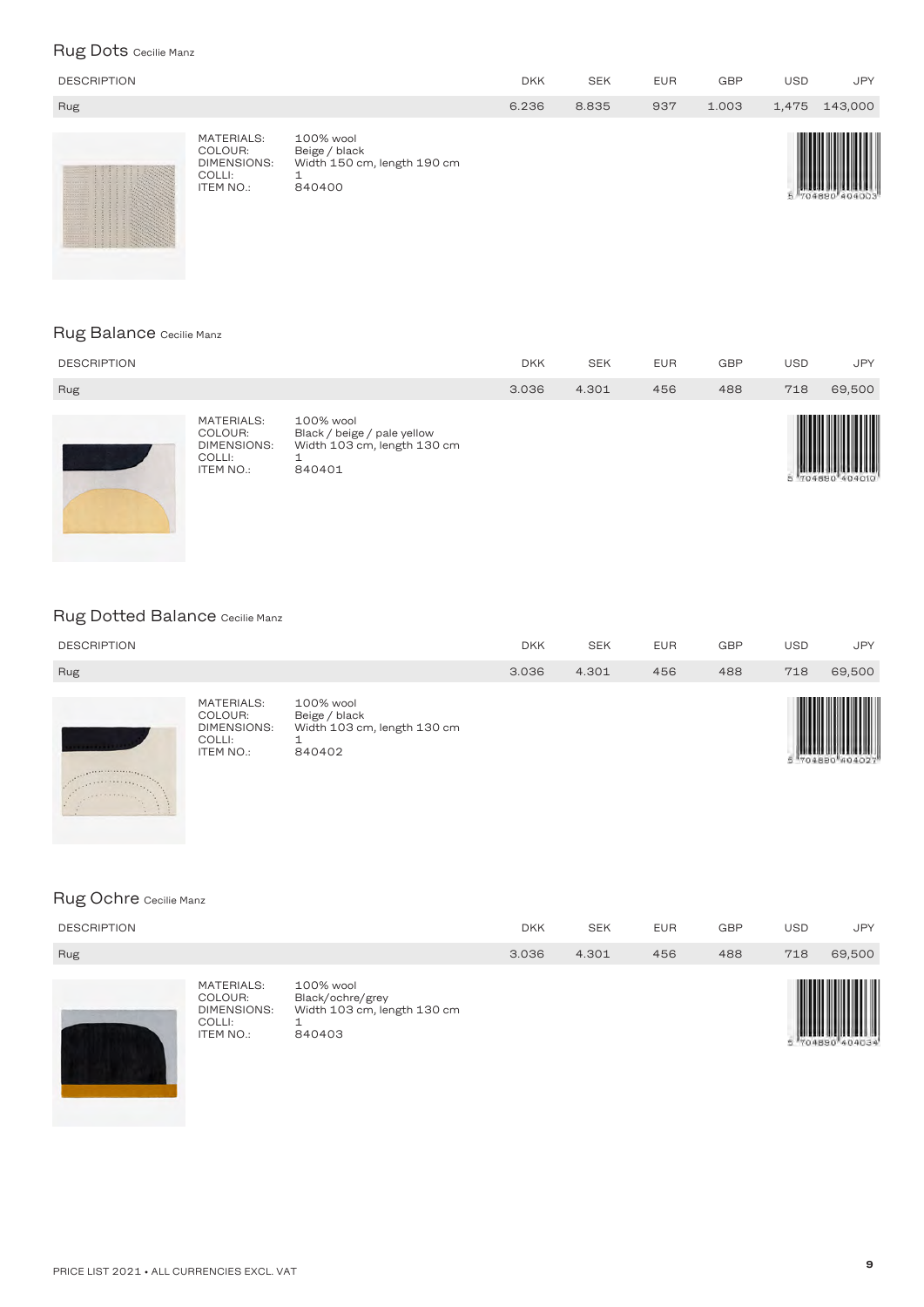#### WAVE **HIROMICHI KONNO**

| <b>DESCRIPTION</b> |                                                                    |                                                                                              | <b>DKK</b> | <b>SEK</b> | <b>EUR</b> | <b>GBP</b> | <b>USD</b> | <b>JPY</b> |
|--------------------|--------------------------------------------------------------------|----------------------------------------------------------------------------------------------|------------|------------|------------|------------|------------|------------|
| Desk organiser     |                                                                    |                                                                                              | 639        | 905        | 96         | 103        | 151        | 14,500     |
|                    | MATERIALS:<br>COLOUR:<br>DIMENSIONS:<br>COLLI:<br><b>ITEM NO.:</b> | Soft coated steel, leather<br>Black<br>Width 18 cm, depth 16 cm, height 12 cm<br>4<br>840360 |            |            |            |            |            |            |

#### DESK PAD HIROMICHI KONNO

| <b>DESCRIPTION</b> |                                                                    |                                                                              | <b>DKK</b> | <b>SEK</b> | <b>EUR</b> | <b>GBP</b> | <b>USD</b> | <b>JPY</b> |
|--------------------|--------------------------------------------------------------------|------------------------------------------------------------------------------|------------|------------|------------|------------|------------|------------|
| Desk pad           |                                                                    |                                                                              | 520        | 737        | 78         | 84         | 123        | 12,000     |
|                    | MATERIALS:<br>COLOUR:<br>DIMENSIONS:<br>COLLI:<br><b>ITEM NO.:</b> | Royal Nubuck leather<br>Lava grey<br>Width 55 cm, depth 40 cm<br>4<br>840350 |            |            |            |            |            |            |

#### BUCKETS MIA LAGERMAN

| <b>DESCRIPTION</b> | <b>DKK</b> | <b>SEK</b> | <b>EUR</b> | <b>GBP</b> | USD | <b>JPY</b> |
|--------------------|------------|------------|------------|------------|-----|------------|
| Desk organiser     | 1.116      | 1.581      | 168        | 180        | 264 | 25,500     |



#### LEATHER BOX SMALL AUGUST SANDGREN

| <b>DESCRIPTION</b> |                                                                    |                                                                                             | <b>DKK</b> | <b>SEK</b> | <b>EUR</b> | <b>GBP</b> | USD | <b>JPY</b> |
|--------------------|--------------------------------------------------------------------|---------------------------------------------------------------------------------------------|------------|------------|------------|------------|-----|------------|
| Leather box        |                                                                    |                                                                                             | 1.476      | 2.091      | 222        | 238        | 349 | 34,000     |
|                    | <b>MATERIALS:</b><br>COLOUR:<br>DIMENSIONS:<br>COLLI:<br>ITEM NO.: | Pure leather, linen<br>Natural<br>Width 20 cm, length 26,5 cm, height 6,5 cm<br>◠<br>840251 |            |            |            |            |     |            |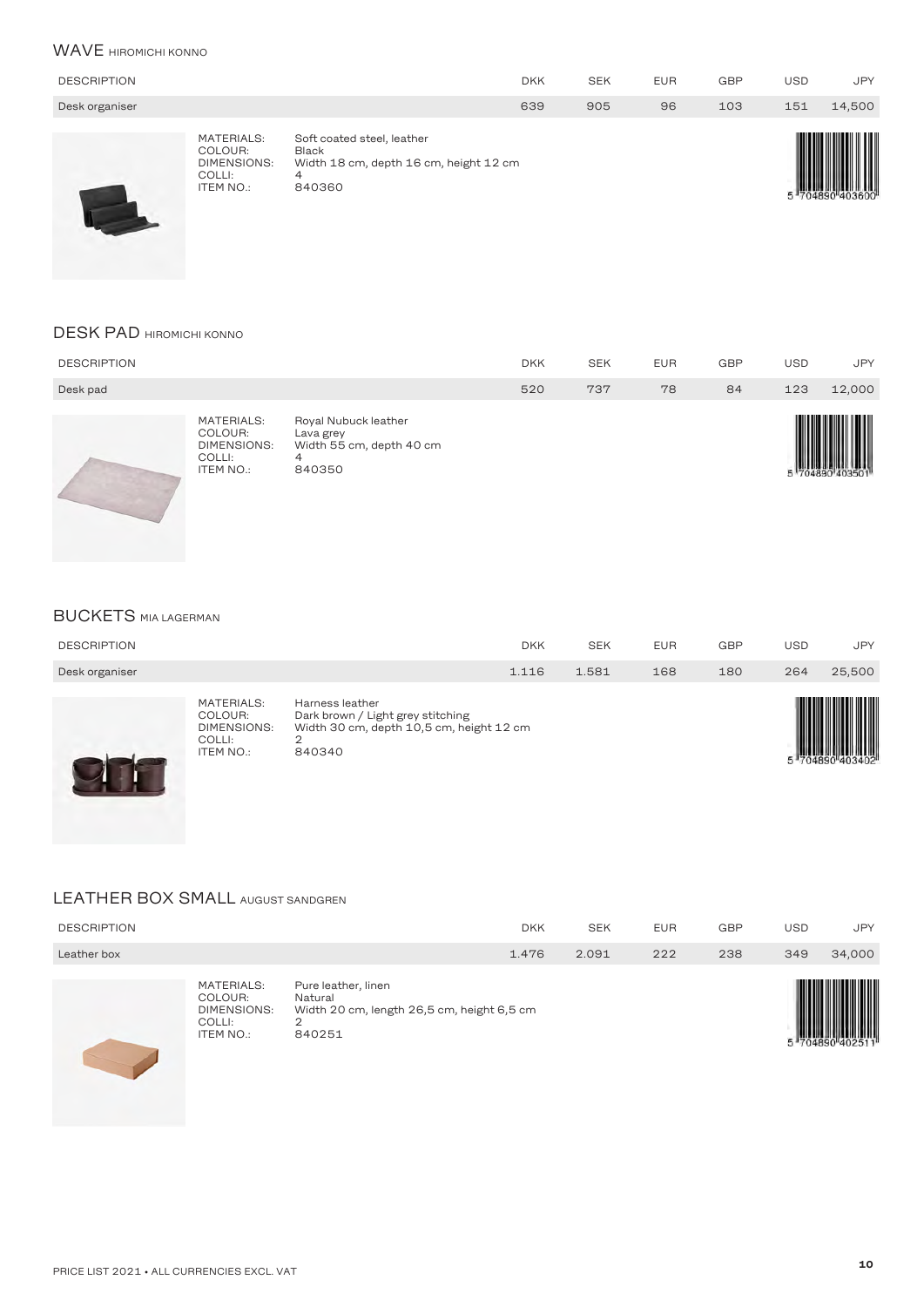#### BASKET BENJAMIN HUBERT

| <b>DESCRIPTION</b> |                                                  |                                                                                                  | <b>DKK</b> | <b>SEK</b> | <b>EUR</b> | <b>GBP</b> | <b>USD</b> | <b>JPY</b> |
|--------------------|--------------------------------------------------|--------------------------------------------------------------------------------------------------|------------|------------|------------|------------|------------|------------|
| <b>Basket</b>      |                                                  |                                                                                                  | 1.039      | 1.472      | 156        | 167        | 246        | 24,000     |
|                    | MATERIALS:<br>DIMENSIONS:<br>COLLI:<br>ITEM NO.: | Lacquered ash veneer, steam bent ash<br>Width 37 cm, length 53 cm, height 36,5 cm<br>2<br>840240 |            |            |            |            |            |            |

#### **MAGAZINE HOLDER PAUL MCCOBB**

| <b>DESCRIPTION</b> |                                                                    |                                                                                                               | <b>DKK</b> | <b>SEK</b> | <b>EUR</b> | <b>GBP</b> | USD | <b>JPY</b> |
|--------------------|--------------------------------------------------------------------|---------------------------------------------------------------------------------------------------------------|------------|------------|------------|------------|-----|------------|
| Magazine holder    |                                                                    |                                                                                                               | 1.320      | 1.870      | 198        | 212        | 312 | 30,500     |
|                    | MATERIALS:<br>COLOUR:<br>DIMENSIONS:<br>COLLI:<br><b>ITEM NO.:</b> | Powder coated steel, textile<br>Black/black-white textile<br>Width 33 cm, depth 33 cm, height 45 cm<br>840370 |            |            |            |            |     |            |

#### TABLE MIRROR PAUL MCCOBB

|                    | MATERIALS:<br>COLOUR:<br>DIMENSIONS: | Powder coated steel, marble<br>Black/white Carrara marble<br>Width 32 cm denth 25 cm height 51 cm |            |            |            |     |     |            |
|--------------------|--------------------------------------|---------------------------------------------------------------------------------------------------|------------|------------|------------|-----|-----|------------|
| Table mirror       |                                      |                                                                                                   | 1.360      | 1.927      | 204        | 218 | 322 | 31.000     |
| <b>DESCRIPTION</b> |                                      |                                                                                                   | <b>DKK</b> | <b>SEK</b> | <b>EUR</b> | GBP | USD | <b>JPY</b> |
|                    |                                      |                                                                                                   |            |            |            |     |     |            |



I

| MATERIALS:<br>COLOUR:<br>DIMENSIONS:<br>COLLI: | Powder coated steel, marble<br>Black/ white Carrara marble<br>Width 32 cm, depth 25 cm, height 51 cm |
|------------------------------------------------|------------------------------------------------------------------------------------------------------|
| ITEM NO.:                                      | 840380                                                                                               |



#### WALL MIRROR PAUL MCCOBB

| <b>DESCRIPTION</b> |                                                                           |                                                                                                                   | <b>DKK</b> | <b>SEK</b> | <b>EUR</b> | <b>GBP</b> | USD | <b>JPY</b> |
|--------------------|---------------------------------------------------------------------------|-------------------------------------------------------------------------------------------------------------------|------------|------------|------------|------------|-----|------------|
| Wall mirror        |                                                                           |                                                                                                                   | 3.600      | 5.100      | 541        | 580        | 852 | 82,500     |
|                    | <b>MATERIALS:</b><br>COLOUR:<br>DIMENSIONS:<br>COLLI:<br><b>ITEM NO.:</b> | Powder coated steel, marble<br>Black/white Carrara marble<br>Width 39/75 cm, depth 22 cm, height 157 cm<br>840390 |            |            |            |            |     |            |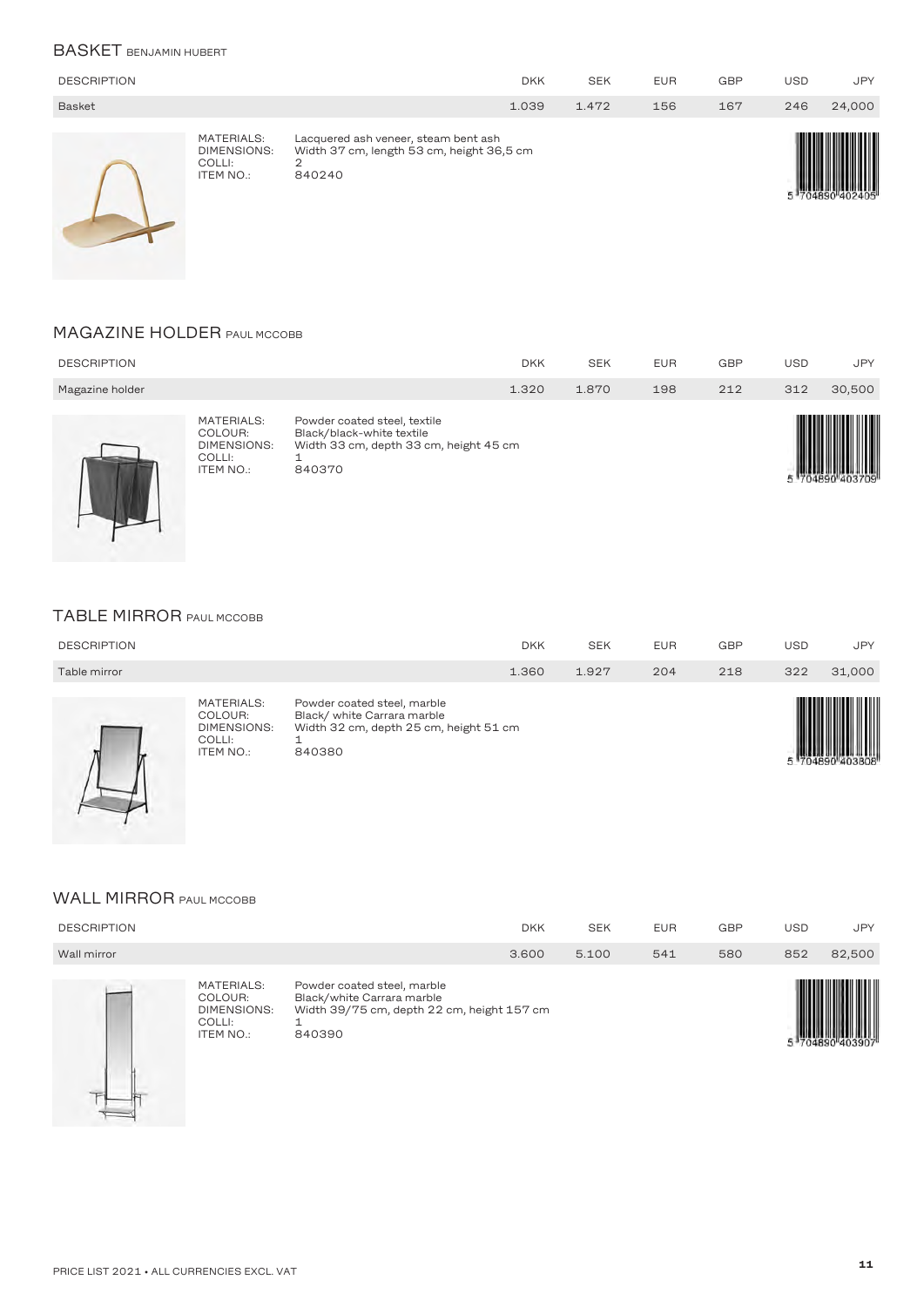#### **MIRROR ROUND** STUDIO ROSO

| <b>DESCRIPTION</b> |                                                                    |                                                                              | <b>DKK</b> | <b>SEK</b> | <b>EUR</b> | <b>GBP</b> | <b>USD</b> | <b>JPY</b> |
|--------------------|--------------------------------------------------------------------|------------------------------------------------------------------------------|------------|------------|------------|------------|------------|------------|
| Mirror             |                                                                    |                                                                              | 4.800      | 6.800      | 721        | 773        | 1,136      | 110,000    |
|                    | MATERIALS:<br>COLOUR:<br>DIMENSIONS:<br>COLLI:<br><b>ITEM NO.:</b> | Printed reflective glass, lacquered MDF<br>Green<br>Diameter 76 cm<br>840320 |            |            |            |            |            |            |

#### MIRROR OVAL STUDIO ROSO

| <b>DESCRIPTION</b> |                                                                           |                                                                                         | <b>DKK</b> | <b>SEK</b> | <b>EUR</b> | <b>GBP</b> | <b>USD</b> | <b>JPY</b> |
|--------------------|---------------------------------------------------------------------------|-----------------------------------------------------------------------------------------|------------|------------|------------|------------|------------|------------|
| Mirror             |                                                                           |                                                                                         | 4.680      | 6.630      | 703        | 754        | 1,107      | 107,500    |
|                    | MATERIALS:<br>COLOUR:<br><b>DIMENSIONS:</b><br>COLLI:<br><b>ITEM NO.:</b> | Printed reflective glass, lacquered MDF<br>Ocean<br>Width 56 cm, height 84 cm<br>840310 |            |            |            |            |            |            |

#### MIRROR LONG STUDIO ROSO

| <b>DESCRIPTION</b> |                                                                    |                                                                                         | <b>DKK</b> | <b>SEK</b> | <b>EUR</b> | <b>GBP</b> | USD   | <b>JPY</b> |
|--------------------|--------------------------------------------------------------------|-----------------------------------------------------------------------------------------|------------|------------|------------|------------|-------|------------|
| Mirror             |                                                                    |                                                                                         | 5.000      | 7.084      | 752        | 804        | 1,183 | 114,500    |
|                    | MATERIALS:<br>COLOUR:<br><b>DIMENSIONS:</b><br>COLLI:<br>ITEM NO.: | Printed reflective glass, lacquered MDF<br>Pink<br>Width 38 cm, height 161 cm<br>840300 |            |            |            |            |       |            |

#### COAT TREE™ WALL SIDSE WERNER

| <b>DESCRIPTION</b>                                                                        |                                                                 | <b>DKK</b>                                                                                                                        | <b>SEK</b> | <b>EUR</b> | <b>GBP</b> | <b>USD</b> | <b>JPY</b> |
|-------------------------------------------------------------------------------------------|-----------------------------------------------------------------|-----------------------------------------------------------------------------------------------------------------------------------|------------|------------|------------|------------|------------|
| Coat hanger                                                                               |                                                                 | 1.919                                                                                                                             | 2.719      | 288        | 308        | 454        | 44,000     |
| <b>MATERIALS:</b><br>COLOUR:<br><b>DIMENSIONS:</b><br>COLLI:<br><b>ITEM NO.:</b><br>NOTE: | Powder coated steel, plastic<br>Light grey/grey knobs<br>840330 | Width 46 cm, length 30 cm, height 104 cm<br>Max load per arm: 8 kg. (Not responsible for how the product is mounted on the wall). |            |            |            |            |            |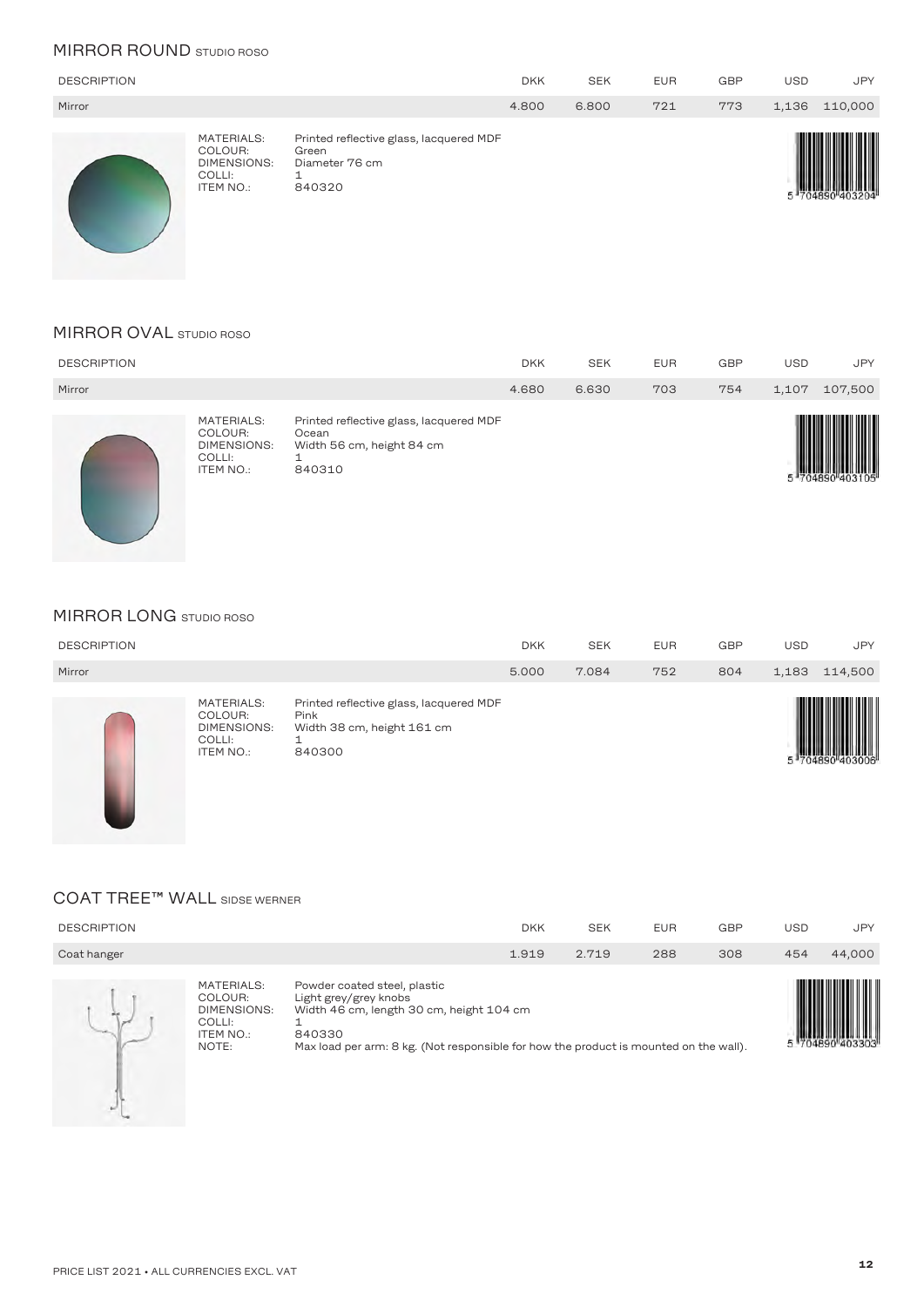#### COAT TREE™ WALL SIDSE WERNER

| <b>DESCRIPTION</b> |                                                                      |                                                                                                                                                                                                      | <b>DKK</b> | <b>SEK</b> | <b>EUR</b> | <b>GBP</b> | USD | <b>JPY</b> |
|--------------------|----------------------------------------------------------------------|------------------------------------------------------------------------------------------------------------------------------------------------------------------------------------------------------|------------|------------|------------|------------|-----|------------|
| Coat hanger        |                                                                      |                                                                                                                                                                                                      | 1.919      | 2.719      | 288        | 308        | 454 | 44,000     |
|                    | MATERIALS:<br>COLOUR:<br>DIMENSIONS:<br>COLLI:<br>ITEM NO.:<br>NOTE: | Powder coated steel, plastic<br>Dark blue/black knobs<br>Width 46 cm, length 30 cm, height 104 cm<br>840331<br>Max load per arm: 8 kg. (Not responsible for how the product is mounted on the wall). |            |            |            |            |     |            |

#### Happy Hook Jaime Hayon

 $\frac{1}{2}$ 

| <b>DESCRIPTION</b> |                                                                           |                                                                                             | <b>DKK</b> | <b>SEK</b> | <b>EUR</b> | <b>GBP</b> | <b>USD</b> | <b>JPY</b>      |
|--------------------|---------------------------------------------------------------------------|---------------------------------------------------------------------------------------------|------------|------------|------------|------------|------------|-----------------|
| Hook               |                                                                           |                                                                                             | 320        | 453        | 48         | 52         | 76         | 7,500           |
|                    | MATERIALS:<br>COLOUR:<br><b>DIMENSIONS:</b><br>COLLI:<br><b>ITEM NO.:</b> | Painted aluminium<br><b>Blush</b><br>Width 15 cm, depth 6.5 cm, length 13 cm<br>4<br>850411 |            |            |            |            |            | 5 704890 504116 |

# Happy Hook Jaime Hayon

|                    | MATERIALS:<br>_______ | Painted aluminium |     |            |            |     |     |            |
|--------------------|-----------------------|-------------------|-----|------------|------------|-----|-----|------------|
| Hook               |                       |                   | 320 | 453        | 48         | 52  | 76  | 7,500      |
| <b>DESCRIPTION</b> |                       |                   | DKK | <b>SEK</b> | <b>EUR</b> | GBP | USD | <b>JPY</b> |



| MATERIALS:<br>COLOUR:<br>DIMENSIONS:<br>COLLI:<br>ITEM NO.: | Painted aluminium<br>Turguoise<br>Width 15 cm, depth 6.5 cm, length 13 cm<br>850412 |
|-------------------------------------------------------------|-------------------------------------------------------------------------------------|
|-------------------------------------------------------------|-------------------------------------------------------------------------------------|



# Happy Hook Jaime Hayon

| <b>DESCRIPTION</b> |                                                                    |                                                                                           | <b>DKK</b> | <b>SEK</b> | <b>EUR</b> | <b>GBP</b> | <b>USD</b> | <b>JPY</b> |
|--------------------|--------------------------------------------------------------------|-------------------------------------------------------------------------------------------|------------|------------|------------|------------|------------|------------|
| Hook               |                                                                    |                                                                                           | 320        | 453        | 48         | 52         | 76         | 7,500      |
| $\sim$             | MATERIALS:<br>COLOUR:<br>DIMENSIONS:<br>COLLI:<br><b>ITEM NO.:</b> | Painted aluminium<br>Green grey<br>Width 15 cm, depth 6.5 cm, length 13 cm<br>4<br>850413 |            |            |            |            |            |            |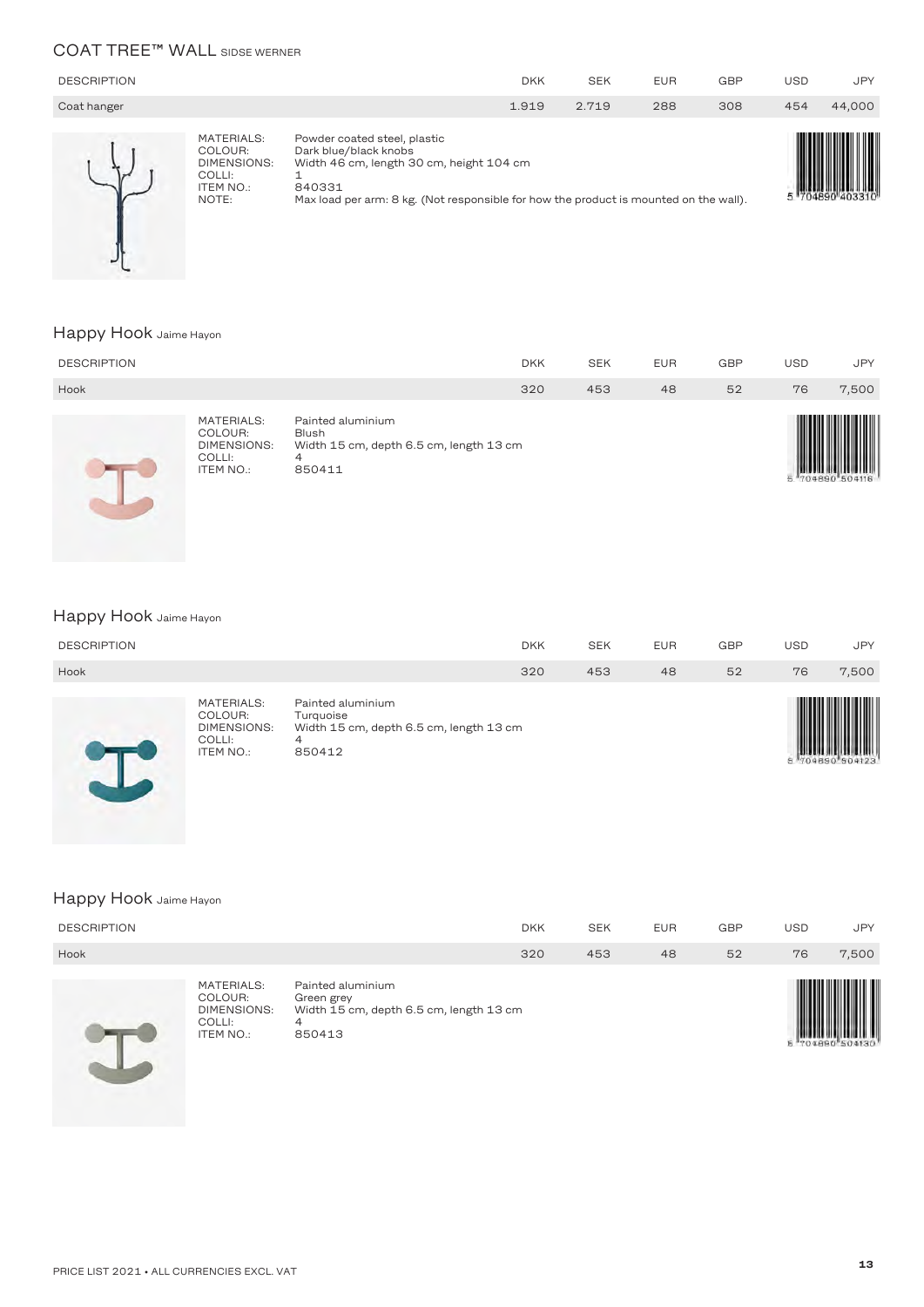#### POUF LARGE CECILIE MANZ

| <b>DESCRIPTION</b> |                                                                    |                                                                                   | <b>DKK</b> | <b>SEK</b> | <b>EUR</b> | <b>GBP</b> | USD | <b>JPY</b> |
|--------------------|--------------------------------------------------------------------|-----------------------------------------------------------------------------------|------------|------------|------------|------------|-----|------------|
| Pouf               |                                                                    |                                                                                   | 2.472      | 3.502      | 372        | 397        | 585 | 56,500     |
|                    | MATERIALS:<br>COLOUR:<br>DIMENSIONS:<br>COLLI:<br><b>ITEM NO.:</b> | Wool, linen, leather piping<br>Concrete<br>Diameter 60 cm, height 29 cm<br>840170 |            |            |            |            |     |            |

#### POUF SMALL CECILIE MANZ

| <b>DESCRIPTION</b> |                                                                    |                                                                                | <b>DKK</b> | <b>SEK</b> | <b>EUR</b> | <b>GBP</b> | <b>USD</b> | <b>JPY</b> |
|--------------------|--------------------------------------------------------------------|--------------------------------------------------------------------------------|------------|------------|------------|------------|------------|------------|
| Pouf               |                                                                    |                                                                                | 2.160      | 3.060      | 325        | 348        | 511        | 49,500     |
|                    | MATERIALS:<br>COLOUR:<br><b>DIMENSIONS:</b><br>COLLI:<br>ITEM NO.: | Wool, linen, leather piping<br>Slate<br>Diameter 50 cm, height 24 cm<br>840178 |            |            |            |            |            |            |

# AJ Trolley Arne Jacobsen

| <b>DESCRIPTION</b> |                                                                           |                                                                                                           | <b>DKK</b> | <b>SEK</b> | <b>EUR</b> | <b>GBP</b> | USD | <b>JPY</b> |
|--------------------|---------------------------------------------------------------------------|-----------------------------------------------------------------------------------------------------------|------------|------------|------------|------------|-----|------------|
| Small table        |                                                                           |                                                                                                           | 2.716      | 3.848      | 408        | 437        | 643 | 62,500     |
|                    | <b>MATERIALS:</b><br>COLOUR:<br><b>DIMENSIONS:</b><br>COLLI:<br>ITEM NO.: | Brushed stainless steel, Ash veneer<br><b>Black</b><br>Width 67 cm, depth 59 cm, height 54,7 cm<br>840410 |            |            |            |            |     |            |

## TRAY TABLE FRITZ HANSEN

| <b>DESCRIPTION</b>  |                                                  |                                                                                   | <b>DKK</b> | <b>SEK</b> | <b>EUR</b> | <b>GBP</b> | <b>USD</b> | <b>JPY</b> |
|---------------------|--------------------------------------------------|-----------------------------------------------------------------------------------|------------|------------|------------|------------|------------|------------|
| Foldable tray table |                                                  |                                                                                   | 2.799      | 3.965      | 421        | 450        | 662        | 64,000     |
|                     | MATERIALS:<br>DIMENSIONS:<br>COLLI:<br>ITEM NO.: | Veneer, solid wood base, oiled oak<br>Diameter 45 cm, height 42 cm<br>2<br>840120 |            |            |            |            |            |            |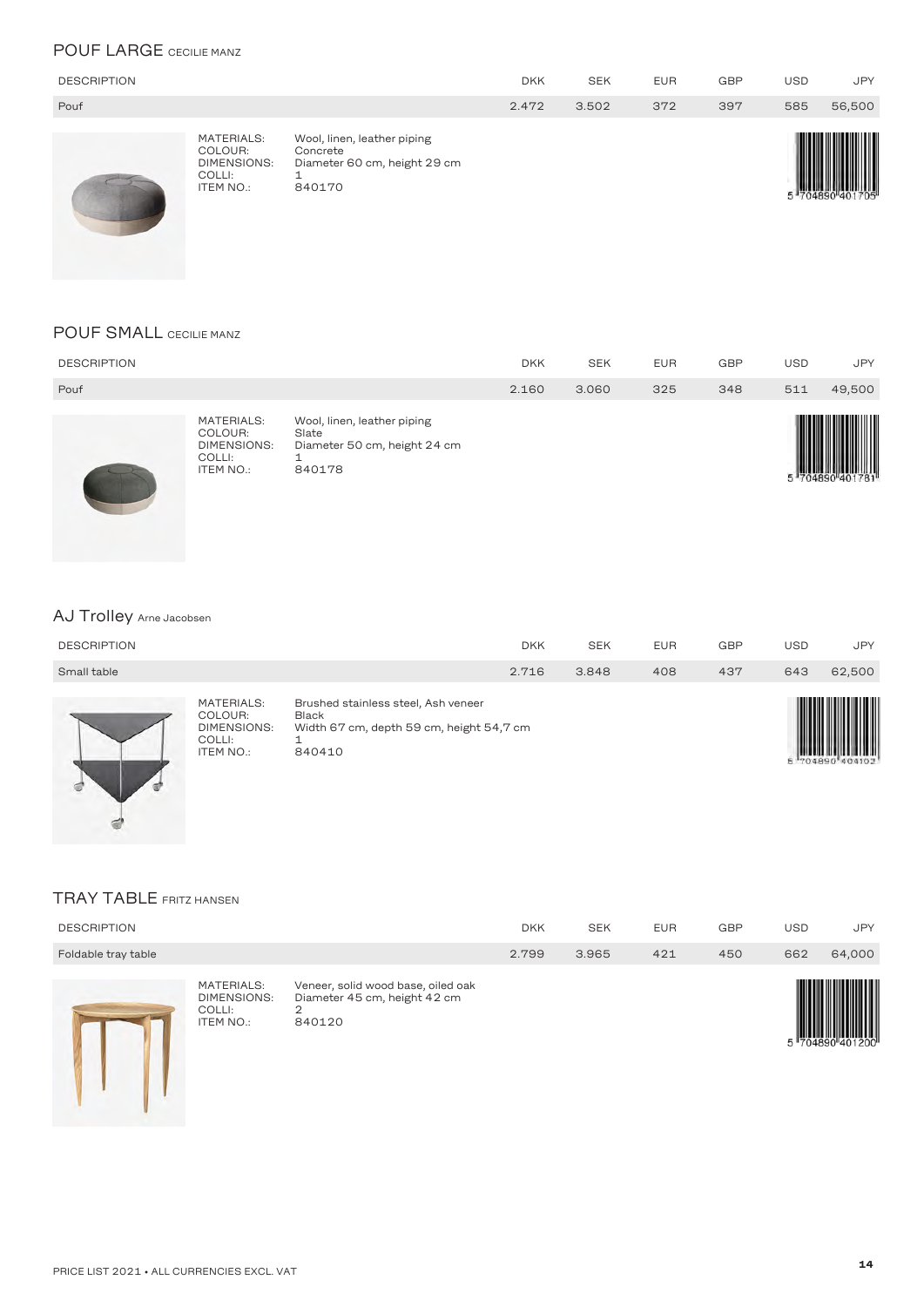## TRAY TABLE FRITZ HANSEN

| <b>DESCRIPTION</b>  |                                                                                  |                                                                                                                 | <b>DKK</b> | <b>SEK</b> | <b>EUR</b> | <b>GBP</b> | <b>USD</b> | <b>JPY</b> |
|---------------------|----------------------------------------------------------------------------------|-----------------------------------------------------------------------------------------------------------------|------------|------------|------------|------------|------------|------------|
| Foldable tray table |                                                                                  |                                                                                                                 | 2.799      | 3.965      | 421        | 450        | 662        | 64,000     |
|                     | <b>MATERIALS:</b><br>COLOUR:<br><b>DIMENSIONS:</b><br>COLLI:<br><b>ITEM NO.:</b> | Veneer, solid wood base, lacquered oak<br><b>Black lacquered</b><br>Diameter 45 cm, height 42 cm<br>2<br>840121 |            |            |            |            |            |            |

#### TRAY TABLE LARGE FRITZ HANSEN

L

| <b>DESCRIPTION</b>  |                                                             |                                                                                                       | <b>DKK</b> | <b>SEK</b> | <b>EUR</b> | <b>GBP</b> | <b>USD</b> | <b>JPY</b> |
|---------------------|-------------------------------------------------------------|-------------------------------------------------------------------------------------------------------|------------|------------|------------|------------|------------|------------|
| Foldable tray table |                                                             |                                                                                                       | 3.512      | 4.975      | 528        | 565        | 831        | 80,500     |
|                     | MATERIALS:<br>COLOUR:<br>DIMENSIONS:<br>COLLI:<br>ITEM NO.: | Veneer, solid wood base, lacquered oak<br><b>Black</b><br>Diameter 60 cm, height 39 cm<br>◠<br>840122 |            |            |            |            |            |            |

#### DOT™ ARNE JACOBSEN

| <b>DESCRIPTION</b> |                                                                           |                                                                                             | <b>DKK</b> | <b>SEK</b> | <b>EUR</b> | <b>GBP</b> | <b>USD</b> | <b>JPY</b> |
|--------------------|---------------------------------------------------------------------------|---------------------------------------------------------------------------------------------|------------|------------|------------|------------|------------|------------|
| Stool              |                                                                           |                                                                                             | 1.512      | 2.142      | 227        | 244        | 358        | 34,500     |
|                    | <b>MATERIALS:</b><br>COLOUR:<br><b>DIMENSIONS:</b><br>COLLI:<br>ITEM NO.: | Intense leather, powder-coated<br>Black matt<br>Diameter 34 cm, height 46 cm<br>っ<br>840105 |            |            |            |            |            |            |

## DOT™ ARNE JACOBSEN

| <b>DESCRIPTION</b> |                                                                    |                                                                               | <b>DKK</b> | <b>SEK</b> | <b>EUR</b> | <b>GBP</b> | <b>USD</b> | <b>JPY</b> |
|--------------------|--------------------------------------------------------------------|-------------------------------------------------------------------------------|------------|------------|------------|------------|------------|------------|
| Stool              |                                                                    |                                                                               | 1.512      | 2.142      | 227        | 244        | 358        | 34,500     |
|                    | MATERIALS:<br>COLOUR:<br>DIMENSIONS:<br>COLLI:<br><b>ITEM NO.:</b> | Wild leather, chrome<br>Walnut<br>Diameter 34 cm, height 46 cm<br>2<br>840100 |            |            |            |            |            |            |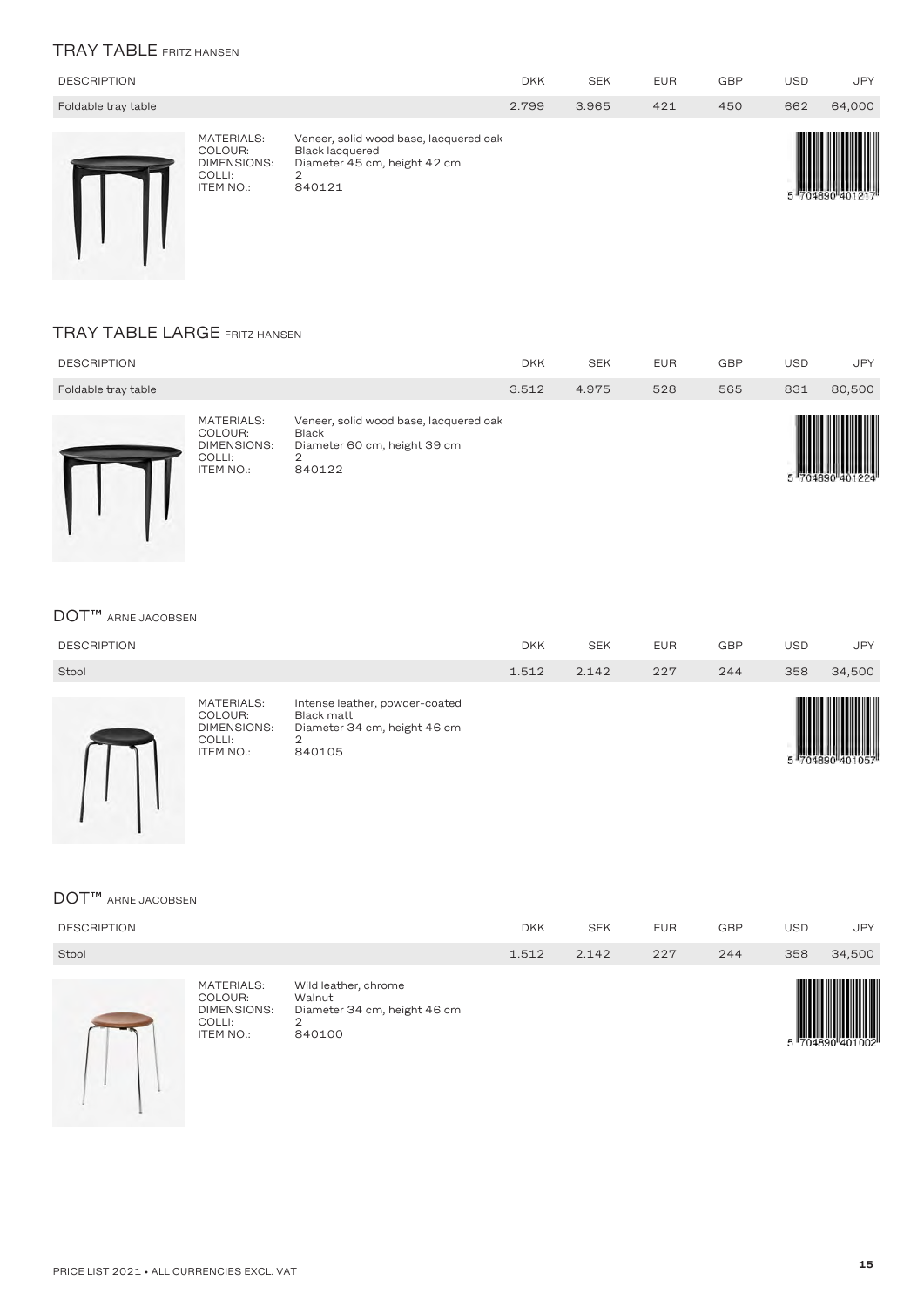#### HIGH DOT™ ARNE JACOBSEN

| <b>DESCRIPTION</b> |                                                                           |                                                                                                   | <b>DKK</b> | <b>SEK</b> | <b>EUR</b> | GBP | <b>USD</b> | <b>JPY</b> |
|--------------------|---------------------------------------------------------------------------|---------------------------------------------------------------------------------------------------|------------|------------|------------|-----|------------|------------|
| High stool         |                                                                           |                                                                                                   | 2.000      | 2.833      | 301        | 322 | 473        | 46,000     |
|                    | <b>MATERIALS:</b><br>COLOUR:<br>DIMENSIONS:<br>COLLI:<br><b>ITEM NO.:</b> | Intense leather, powder coated steel<br>Black matt<br>Diameter 44 cm, height 65 cm<br>1<br>840106 |            |            |            |     |            |            |

#### HIGH DOT™ ARNE JACOBSEN

| <b>DESCRIPTION</b> |                                                                                  |                                                                                             | <b>DKK</b> | <b>SEK</b> | <b>EUR</b> | <b>GBP</b> | <b>USD</b> | <b>JPY</b> |
|--------------------|----------------------------------------------------------------------------------|---------------------------------------------------------------------------------------------|------------|------------|------------|------------|------------|------------|
| High stool         |                                                                                  |                                                                                             | 2.000      | 2.833      | 301        | 322        | 473        | 46,000     |
|                    | <b>MATERIALS:</b><br>COLOUR:<br><b>DIMENSIONS:</b><br>COLLI:<br><b>ITEM NO.:</b> | Wild leather, chromed steel<br>Chrome/walnut<br>Diameter 44 cm, height 65 cm<br>1<br>840107 |            |            |            |            |            |            |

#### SERIES 7<sup>™</sup> CHILDREN'S CHAIR ARNE JACOBSEN

| <b>DESCRIPTION</b> |                                                                    |                                                                                                                              | <b>DKK</b> | <b>SEK</b> | <b>EUR</b> | <b>GBP</b> | <b>USD</b> | <b>JPY</b> |
|--------------------|--------------------------------------------------------------------|------------------------------------------------------------------------------------------------------------------------------|------------|------------|------------|------------|------------|------------|
| Children's chair   |                                                                    |                                                                                                                              | 1.596      | 2.261      | 240        | 257        | 378        | 36,500     |
|                    | MATERIALS:<br>COLOUR:<br>DIMENSIONS:<br>COLLI:<br><b>ITEM NO.:</b> | Coloured ash veneer, powder coated steel<br>Rose<br>Width 40 cm, depth 42 cm, height 60 cm, seat height 34 cm<br>2<br>840232 |            |            |            |            |            |            |

#### SERIES 7™ CHILDREN'S CHAIR Arne Jacobsen

| <b>DESCRIPTION</b> |                                                                                  |                                                                                                                          | <b>DKK</b> | <b>SEK</b> | <b>EUR</b> | GBP | <b>USD</b> | <b>JPY</b> |
|--------------------|----------------------------------------------------------------------------------|--------------------------------------------------------------------------------------------------------------------------|------------|------------|------------|-----|------------|------------|
| Children's chair   |                                                                                  |                                                                                                                          | 1.596      | 2.261      | 240        | 257 | 378        | 36,500     |
|                    | <b>MATERIALS:</b><br>COLOUR:<br><b>DIMENSIONS:</b><br>COLLI:<br><b>ITEM NO.:</b> | Coloured ash veneer, powder coated steel<br>Lavender blue<br>Width 40 cm, height 60 cm, seat height 34 cm<br>2<br>840233 |            |            |            |     |            |            |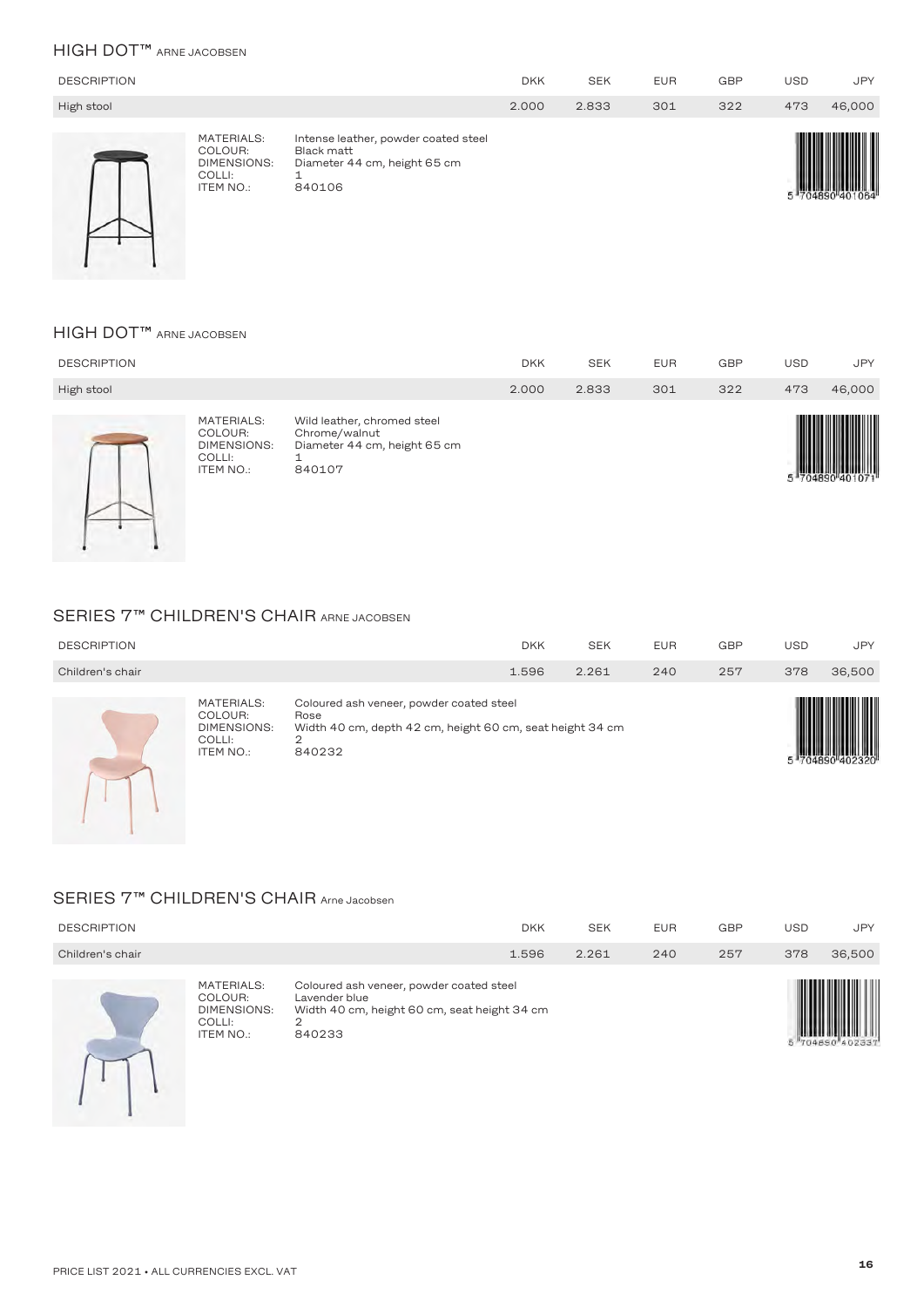#### SERIES 7<sup>™</sup> CHILDREN'S CHAIR Arne Jacobsen

| <b>DESCRIPTION</b> |                                                                                  |                                                                                                            | <b>DKK</b> | <b>SEK</b> | <b>EUR</b> | <b>GBP</b> | <b>USD</b> | <b>JPY</b> |
|--------------------|----------------------------------------------------------------------------------|------------------------------------------------------------------------------------------------------------|------------|------------|------------|------------|------------|------------|
| Children's chair   |                                                                                  |                                                                                                            | 1.596      | 2.261      | 240        | 257        | 378        | 36,500     |
|                    | <b>MATERIALS:</b><br>COLOUR:<br><b>DIMENSIONS:</b><br>COLLI:<br><b>ITEM NO.:</b> | Coloured ash veneer, powder-coated<br>Black<br>Width 40 cm, height 60 cm, seat height 34 cm<br>2<br>840234 |            |            |            |            |            |            |

#### SERIES 7™ JUNIOR ARNE JACOBSEN

| <b>DESCRIPTION</b> |                                                             |                                                                                                                           | <b>DKK</b> | <b>SEK</b> | <b>EUR</b> | <b>GBP</b> | USD | <b>JPY</b> |
|--------------------|-------------------------------------------------------------|---------------------------------------------------------------------------------------------------------------------------|------------|------------|------------|------------|-----|------------|
| Junior chair       |                                                             |                                                                                                                           | 1.839      | 2.605      | 276        | 296        | 435 | 42,000     |
|                    | MATERIALS:<br>COLOUR:<br>DIMENSIONS:<br>COLLI:<br>ITEM NO.: | Coloured ash veneer, chromed steel<br><b>Black</b><br>Width 42 cm, depth 44 cm, height 79 cm, seat height 52 cm<br>840236 |            |            |            |            |     |            |

#### **SEAT CUSHION FRITZ HANSEN**

|                    | MATERIALS: | Wild leather |     |            |            |     |     | <u> Hill i Hill i Hill i Hill i Hill i Hill i Hill i Hill i Hill i Hill i Hill i Hill i Hill i Hill i Hill i Hill </u> |
|--------------------|------------|--------------|-----|------------|------------|-----|-----|------------------------------------------------------------------------------------------------------------------------|
| Seat cushion       |            |              | 559 | 792        | 84         | 90  | 132 | 13,000                                                                                                                 |
| <b>DESCRIPTION</b> |            |              | DKK | <b>SEK</b> | <b>EUR</b> | GBP | USD | <b>JPY</b>                                                                                                             |



MATERIALS: Wild leather COLOUR: Walnut Width 49 cm, length 39 cm.<br>4<br>840161 COLLI: 4 ITEM NO.: <sup>840161</sup>



#### SEAT CUSHION FRITZ HANSEN

| <b>DESCRIPTION</b> |                                                                    |                                                                    | <b>DKK</b> | <b>SEK</b> | <b>EUR</b> | <b>GBP</b> | <b>USD</b> | <b>JPY</b> |
|--------------------|--------------------------------------------------------------------|--------------------------------------------------------------------|------------|------------|------------|------------|------------|------------|
| Seat cushion       |                                                                    |                                                                    | 399        | 565        | 60         | 65         | 94         | 9,000      |
|                    | MATERIALS:<br>COLOUR:<br><b>DIMENSIONS:</b><br>COLLI:<br>ITEM NO.: | Raw leather<br>Black<br>Width 49 cm, length 39 cm.<br>12<br>840160 |            |            |            |            |            |            |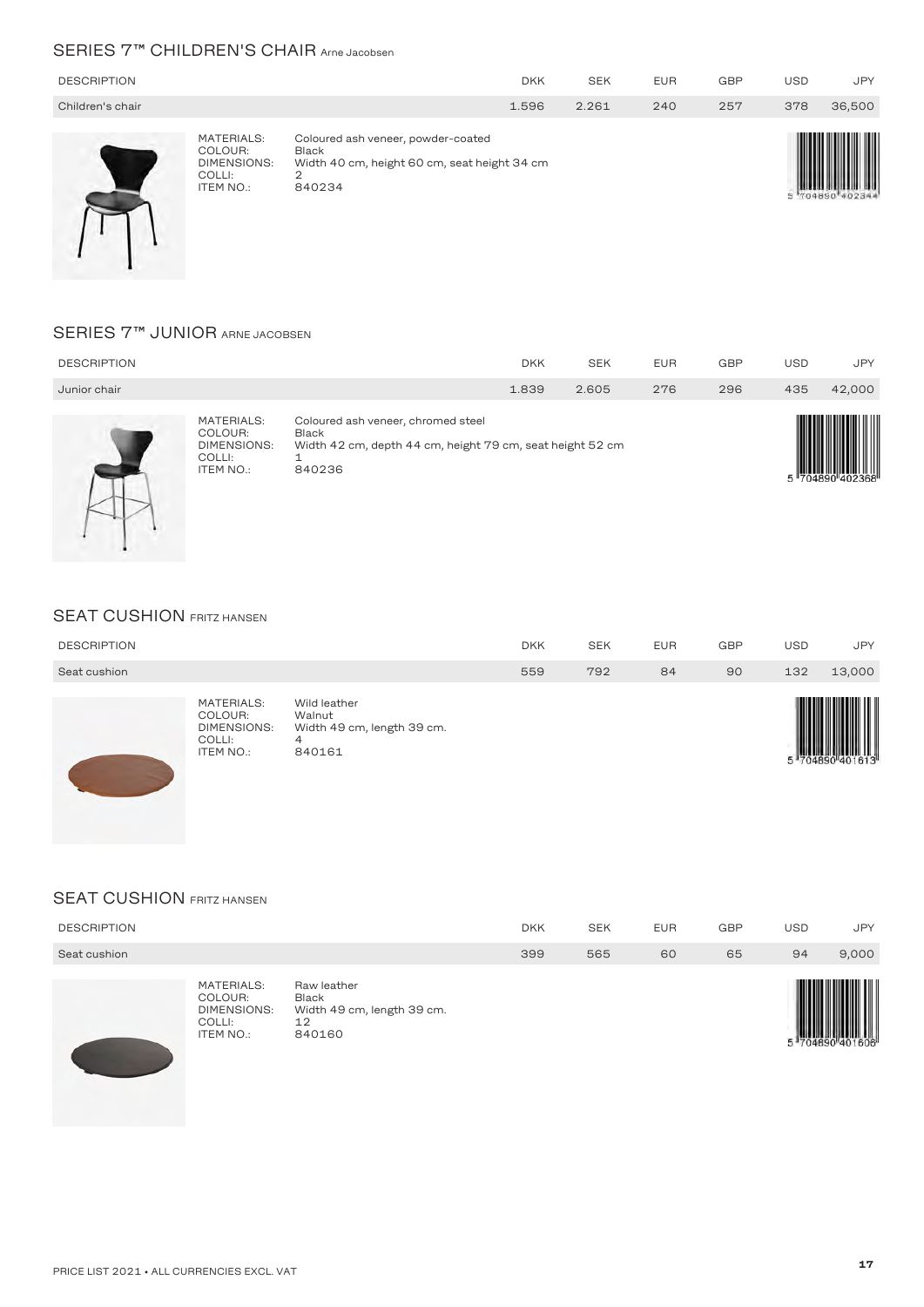#### **SEAT CUSHION FRITZ HANSEN**

| <b>DESCRIPTION</b> |                                                                    |                                                                        | <b>DKK</b> | <b>SEK</b> | <b>EUR</b> | <b>GBP</b> | USD | <b>JPY</b> |
|--------------------|--------------------------------------------------------------------|------------------------------------------------------------------------|------------|------------|------------|------------|-----|------------|
| Seat cushion       |                                                                    |                                                                        | 399        | 565        | 60         | 65         | 94  | 9,000      |
|                    | MATERIALS:<br>COLOUR:<br>DIMENSIONS:<br>COLLI:<br><b>ITEM NO.:</b> | Intense leather<br>Brown<br>Width 49 cm, length 39 cm.<br>12<br>840162 |            |            |            |            |     |            |

#### MINIATURE EGG™ ARNE JACOBSEN

| <b>DESCRIPTION</b>     |                                                                    |                                                                                       | <b>DKK</b> | <b>SEK</b> | <b>EUR</b> | <b>GBP</b> | USD | <b>JPY</b> |
|------------------------|--------------------------------------------------------------------|---------------------------------------------------------------------------------------|------------|------------|------------|------------|-----|------------|
| Miniature lounge chair |                                                                    |                                                                                       | 1.036      | 1.468      | 156        | 167        | 245 | 24,000     |
|                        | MATERIALS:<br>COLOUR:<br>DIMENSIONS:<br>COLLI:<br><b>ITEM NO.:</b> | Textile, chromed base<br><b>Black</b><br>Width 13,5 cm, height 16,5 cm<br>◠<br>840050 |            |            |            |            |     |            |

#### MINIATURE EGG™ ARNE JACOBSEN

|                        | MATERIALS:<br>COLOUR:<br>DIMENICIONIC. | Textile, chromed base<br>Red<br>$M/d + h + 9$ E am hoight $f \circ F$ am |       |            |            |            |     | <b>THE REAL</b> |
|------------------------|----------------------------------------|--------------------------------------------------------------------------|-------|------------|------------|------------|-----|-----------------|
| Miniature lounge chair |                                        |                                                                          | 1.036 | 1.468      | 156        | 167        | 245 | 24,000          |
| <b>DESCRIPTION</b>     |                                        |                                                                          | DKK   | <b>SEK</b> | <b>EUR</b> | <b>GBP</b> | USD | <b>JPY</b>      |
|                        |                                        |                                                                          |       |            |            |            |     |                 |



 $\frac{1}{\sqrt{2}}$ 

rea<br>Width 13,5 cm, height 16,5 cm<br>2<br>840051 COLLI: 2 ITEM NO.: <sup>840051</sup>



#### MINIATURE SWAN™ ARNE JACOBSEN

| <b>DESCRIPTION</b>     |                                                                                  |                                                                                    | <b>DKK</b> | <b>SEK</b> | <b>EUR</b> | <b>GBP</b> | <b>USD</b> | <b>JPY</b> |
|------------------------|----------------------------------------------------------------------------------|------------------------------------------------------------------------------------|------------|------------|------------|------------|------------|------------|
| Miniature lounge chair |                                                                                  |                                                                                    | 796        | 1.128      | 120        | 128        | 188        | 18,500     |
|                        | <b>MATERIALS:</b><br>COLOUR:<br><b>DIMENSIONS:</b><br>COLLI:<br><b>ITEM NO.:</b> | Textile, chromed base<br><b>Black</b><br>Width 13,5 cm, height 9 cm<br>2<br>840060 |            |            |            |            |            |            |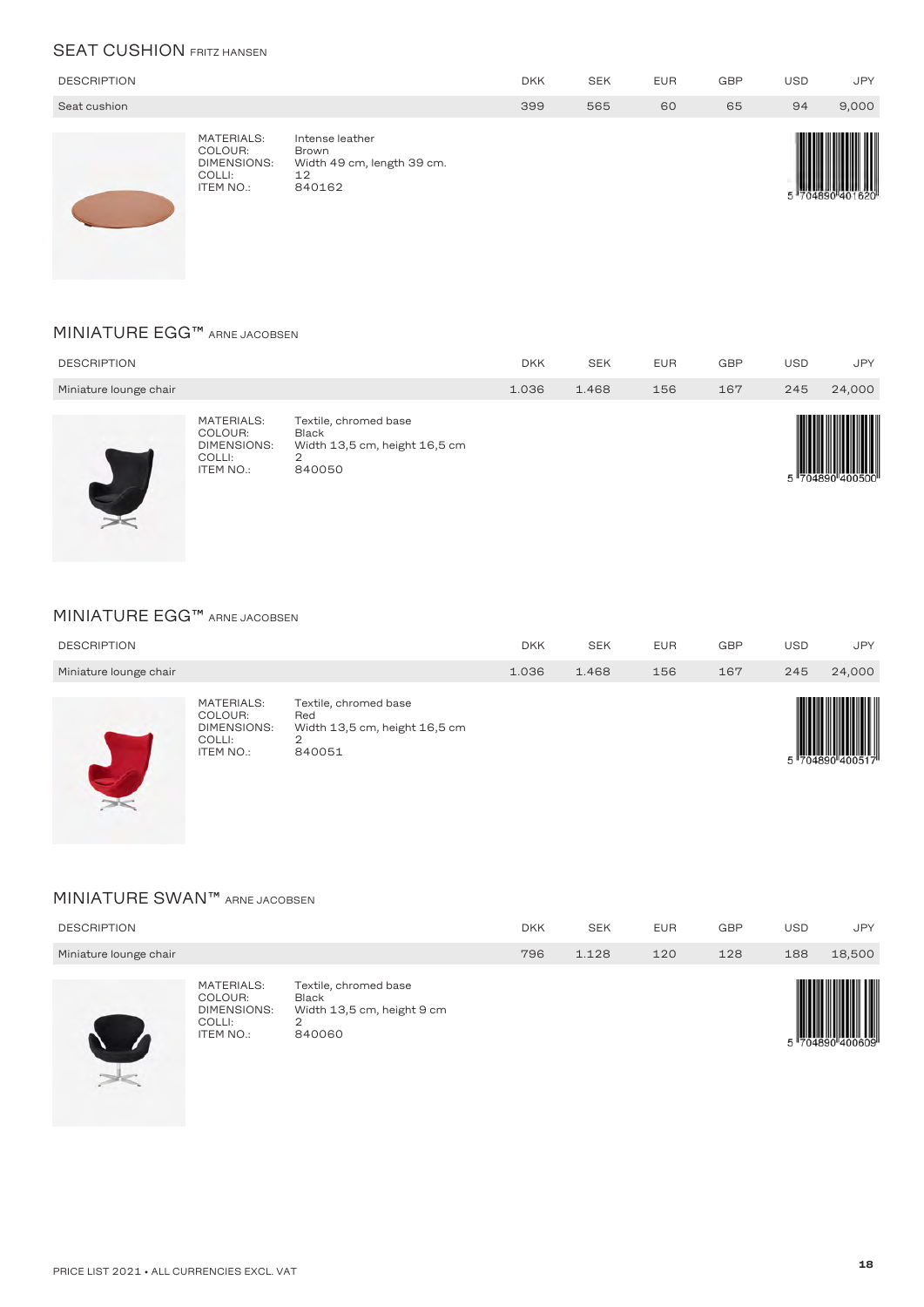## MINIATURE SWAN™ ARNE JACOBSEN

| <b>DESCRIPTION</b>     |                                                                    |                                                                           | <b>DKK</b> | <b>SEK</b> | <b>EUR</b> | <b>GBP</b> | <b>USD</b> | <b>JPY</b> |
|------------------------|--------------------------------------------------------------------|---------------------------------------------------------------------------|------------|------------|------------|------------|------------|------------|
| Miniature lounge chair |                                                                    |                                                                           | 796        | 1.128      | 120        | 128        | 188        | 18,500     |
|                        | MATERIALS:<br>COLOUR:<br>DIMENSIONS:<br>COLLI:<br><b>ITEM NO.:</b> | Textile, chromed base<br>Red<br>Width 13,5 cm, height 9 cm<br>2<br>840061 |            |            |            |            |            |            |

#### MINIATURE SERIES 7™ ARNE JACOBSEN

| <b>DESCRIPTION</b> |                                                                           |                                                                                             | <b>DKK</b> | <b>SEK</b> | <b>EUR</b> | <b>GBP</b> | <b>USD</b> | <b>JPY</b> |
|--------------------|---------------------------------------------------------------------------|---------------------------------------------------------------------------------------------|------------|------------|------------|------------|------------|------------|
| Miniature chair    |                                                                           |                                                                                             | 399        | 565        | 60         | 65         | 94         | 9,000      |
|                    | MATERIALS:<br>COLOUR:<br><b>DIMENSIONS:</b><br>COLLI:<br><b>ITEM NO.:</b> | Lacquered veneer, chromed base<br><b>Black</b><br>Width 8,5 cm, height 13 cm<br>4<br>840180 |            |            |            |            |            |            |

#### MINIATURE SERIES 7™ ARNE JACOBSEN

| <b>DESCRIPTION</b> |                                                             |                                                                                          | <b>DKK</b> | <b>SEK</b> | <b>EUR</b> | <b>GBP</b> | USD | <b>JPY</b> |
|--------------------|-------------------------------------------------------------|------------------------------------------------------------------------------------------|------------|------------|------------|------------|-----|------------|
| Miniature chair    |                                                             |                                                                                          | 399        | 565        | 60         | 65         | 94  | 9,000      |
|                    | MATERIALS:<br>COLOUR:<br>DIMENSIONS:<br>COLLI:<br>ITEM NO.: | Lacquered veneer, chromed base<br>Opium red<br>Width 8,5 cm, height 13 cm<br>4<br>840181 |            |            |            |            |     | Ш          |

# MINIATURE SERIES 7™ ARNE JACOBSEN

| <b>DESCRIPTION</b> |                                                                           |                                                                                       | <b>DKK</b> | <b>SEK</b> | <b>EUR</b> | <b>GBP</b> | <b>USD</b> | <b>JPY</b> |
|--------------------|---------------------------------------------------------------------------|---------------------------------------------------------------------------------------|------------|------------|------------|------------|------------|------------|
| Miniature chair    |                                                                           |                                                                                       | 399        | 565        | 60         | 65         | 94         | 9,000      |
|                    | MATERIALS:<br>COLOUR:<br><b>DIMENSIONS:</b><br>COLLI:<br><b>ITEM NO.:</b> | Lacquered veneer, chromed base<br>Walnut<br>Width 8,5 cm, height 13 cm<br>4<br>840182 |            |            |            |            |            | W<br>II    |